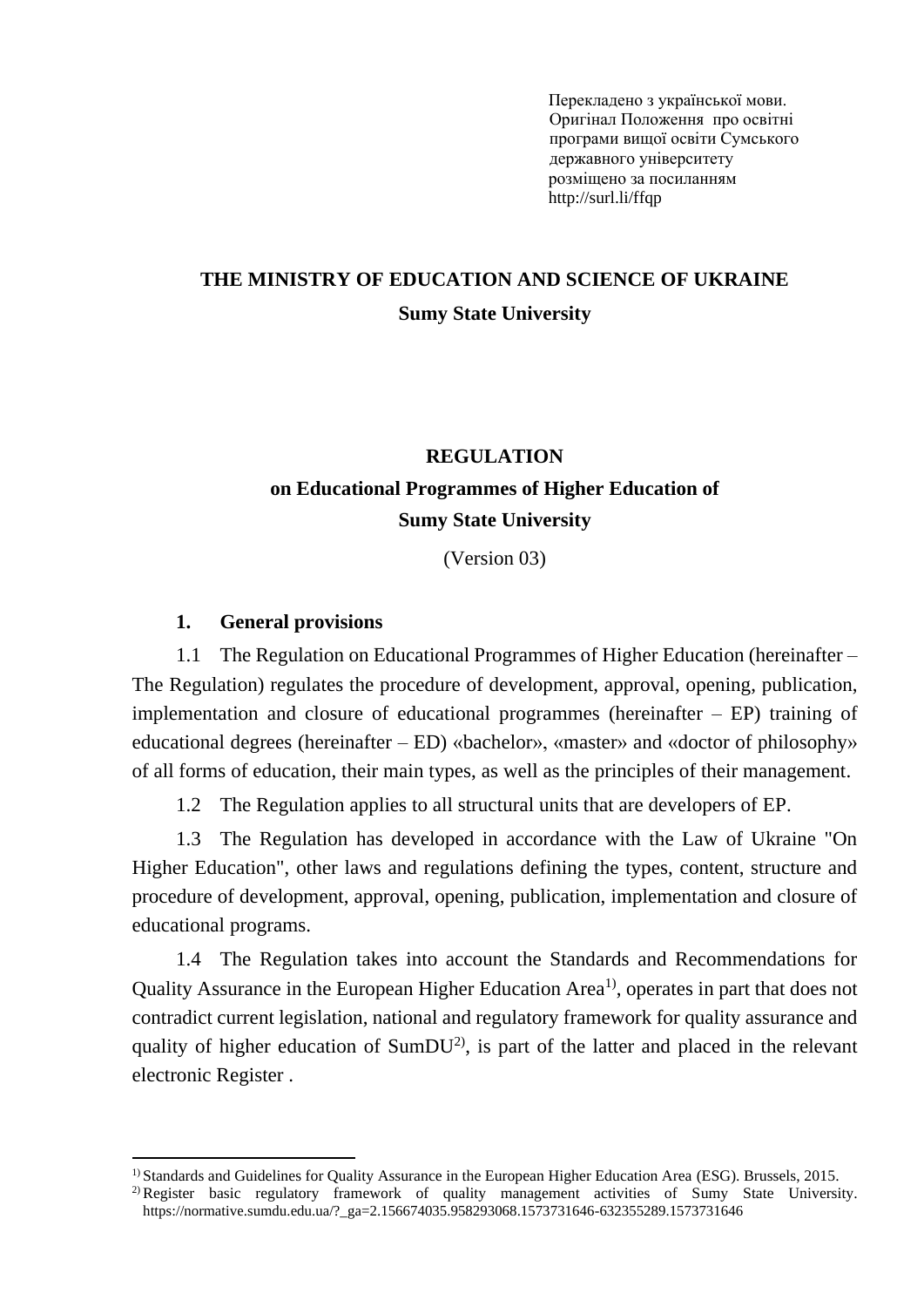### **2. Basic terms, definitions and abreviations**

**Accreditation of EP** – evaluation of the educational programme and/or educational activity of the institution of higher education under this programme in order to assure and enhance the quality of higher education.

Page 2

03

**Elective part of the EP** – part that provides a free choice of educational components of higher education learners in full-time, mixed or distance formats, taking into account his/her individual needs, aimed at the formation of both general and professional competencies. Some elements can be: minor; major; disciplines of the general university catalog of elective disciplines.

**Teachers and other persons involved in conducting classes of the EP –** university staff among academic staff (hereinafter – AS), as well as professionals, experts in the field, representatives of employers involved in theoretical and practical classes in EP, development of research programmes, joint implementation of research work, organization of the practice of higher education learners (internship of AS in the workplace) in accordance with the curricula of EP.

**Field of knowledge –** broad subject area of education and science harmonized with the International Standard Classification of Education, which includes a group of related specialties.

**Documentation structure of the EP** – a set of necessary regulatory and methodological documents governing the implementation of the EP.

**Higher education learners –** individuals studying at a higher education institution at a particular level of education with the purpose of gaining correspondent degree and qualification.

**Contents of the EP** – a list of educational components included in the EP.

**Individual educational trajectory** – a personal way of realizing the personal potential of a higher education learner, which is formed taking into account his/her abilities, interests, needs, motivation, opportunities and experience, based on the choice of types, forms and pace of education, subjects of educational activity and educational programmes, disciplines and the level of their complexity, methods and means of teaching. Individual educational trajectory can be realized through an individual curriculum. Higher education learners EP have the opportunity to form an individual educational trajectory through:

₋ free individual choice of academic disciplines (presented in the elective part of the EP) in the amount that meets the requirements of the Law of Ukraine «On Higher Education»;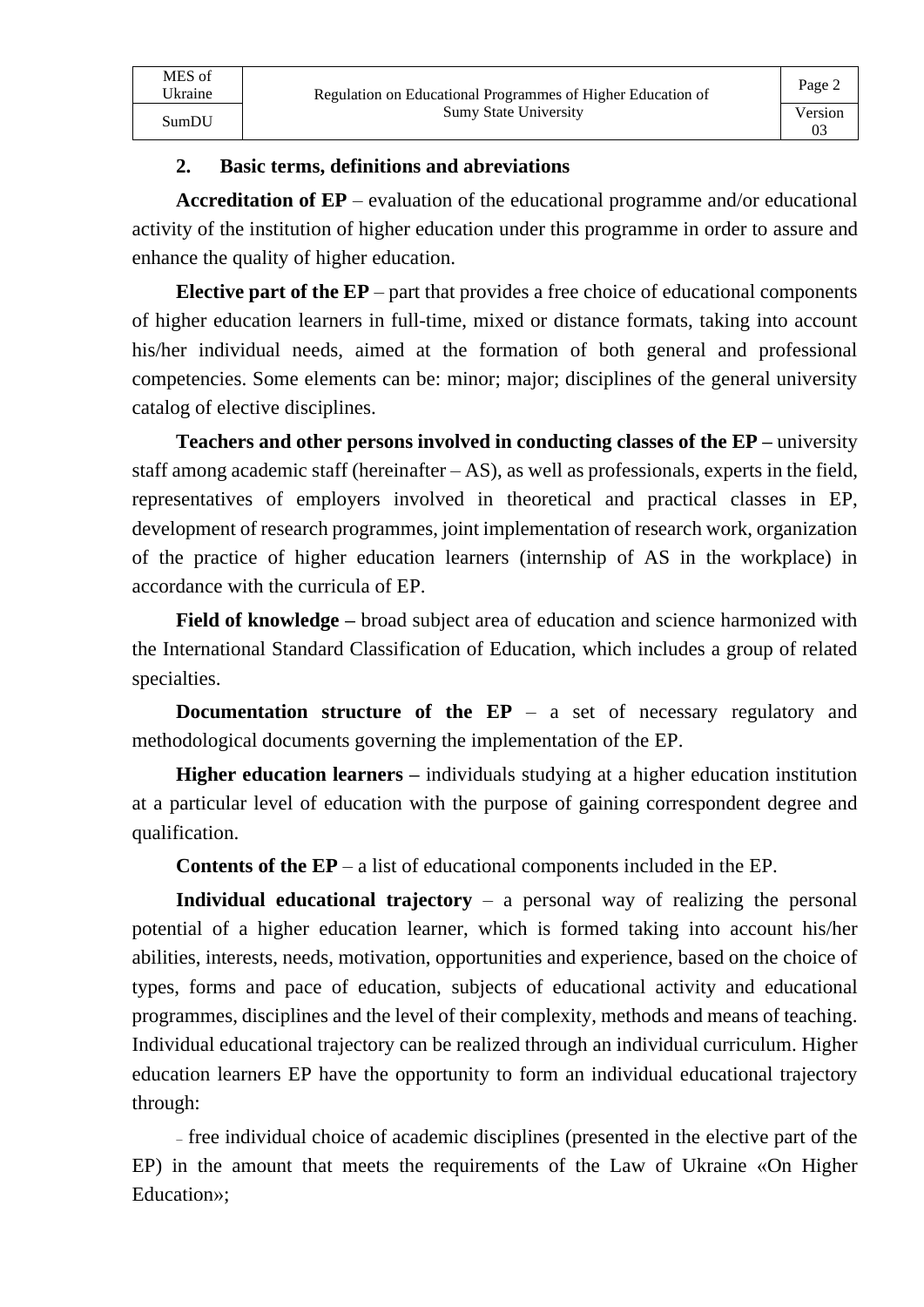- the possibility of individual choice the method of studying the discipline traditional, mixed form, online learning;

₋ the possibility of individual choice of subjects of individual tasks, term papers (projects), creative, research works of academic disciplines, subjects of qualification works (projects);

₋ the possibility to participate in domestic and international mobility programmes, including virtual academic exchanges;

₋ non-formal education.

**Course catalog –** a detailed description of courses (disciplines) of the educational programme, which contains separately for each course (discipline) its description in the form of a syllabus.

**Qualification –** the official result of evaluation and recognition, which is obtained when the authorized institution has established that the person has achieved competencies (learning outcomes) in accordance with the higher education standards, which is attested by an appropriate higher education certification document.

**The head of the working project group of the EP (guarantor of the EP)** (of training of specialists of ED «bachelor», «master» and «doctor of philosophy») – academic or research staff who responsible for its quality, has a research degree and/or academic title in the relevant or related to the educational programme specialty, experience of academic and/or research work not less than 10 years (this employee can act as a guarantor of only one educational programme).

**Competency –** a dynamic combination of knowledge, abilities and practical skills, thinking patterns, professional, world-conceptualizing and civic qualities, moral and ethical values that defines an individual's capability successfully engage in professional activity and further learning.

**The Credit of European Credit Transfer and Accumulation System (ECTS) –** a unit of measurement of the amount of study workload of a higher education learner to achieve certain (expected) learning outcomes. The amount of one ECTS credit is 30 hours. The workload of one full-time academic year is usually 60 ECTS credits.

**Minor** – a selective educational cycle that includes disciplines of a non-core subject for higher education learner and allows him to form the competencies of another field or specialty; minor is offered within a wide range of elective courses (for example, a graduate in any natural specialty can choose a minor in political science, law or translation – or vice versa).

MES of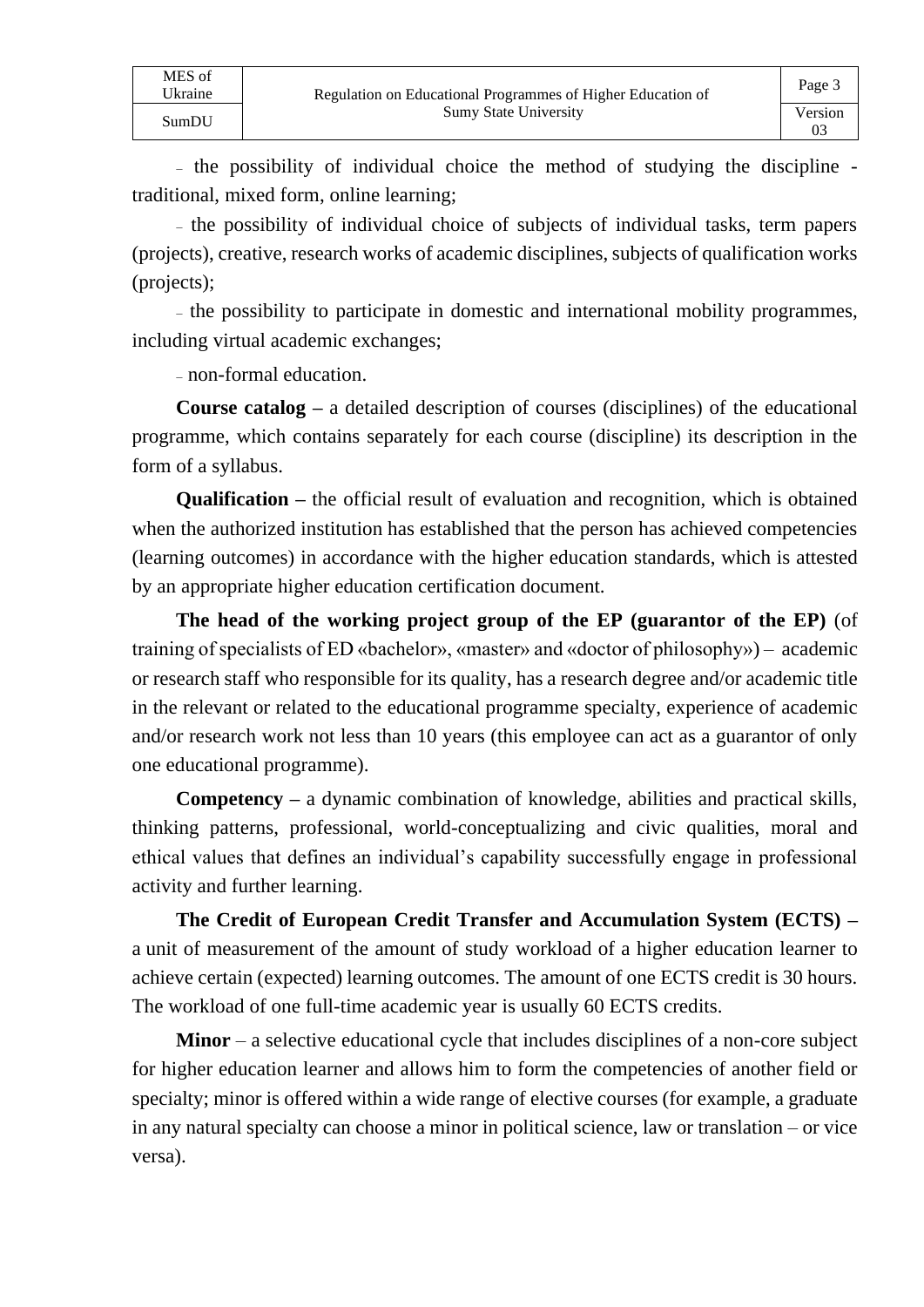| MES of<br>Ukraine | Regulation on Educational Programmes of Higher Education of | Page 4  |
|-------------------|-------------------------------------------------------------|---------|
| SumDU             | <b>Sumy State University</b>                                | Version |

**Major** – a selective educational cycle that includes disciplines of the subject area relevant to the higher education learner and allows him to form an in-depth individual trajectory of professional orientation.

**Educational cycles (blocks) –** a set of components of the content of the EP, combined on the grounds of belonging of their content to a common direction: mandatory part (cycle of general training, cycle of professional training, practical training, certification); selective part (selective components of the cycle of general training; selective components of the cycle of professional training).

**Academic Staff (AS)** – Rector; First Vice-rector; Vice-rector for Scientific Work; Vice-rector for Scientific and Pedagogic Work; Director of the Academic and Research Institute, his deputies, whose activity is directly connected with the educational or scientific process; Dean of the Faculty, his deputies, whose activities are directly related to the educational or scientific process; director of the library; chair (head) of the department; professor; associate professor; senior lecturer, lecturer, assistant lecturer, graduate associate; researcher of the library; head of postgraduate and doctoral studies.

**Compulsory part of the EP** is a part that is determined and agreed by the relevant standard of higher education in terms of learning outcomes, mandatory for mastering by all higher education learners under within this educational programme.

**Educational component –** a self-sufficient and formally structured unit of the curriculum (module, discipline, course work (project), practice, qualification work (project)), which has a clear and understandable list of learning outcomes, relevant assessment criteria and a certain number of ECTS credits.

**Educational (educational-professional, educational-scientific or educationalcreative) programme (EP) –** a system of educational components at the appropriate level of higher education within the speciality, which determines the requirements for the level of education of persons who can start studying under this programme, list of disciplines and the logical sequence of their learning, the number of ECTS credits required to complete this programme, as well as the expected learning outcomes (competencies) to be mastered by the learner for the relevant higher education degree.

**Person with special educational needs** – a person with a disability who needs additional support to ensure higher education, or a person who needs additional permanent or temporary support in the educational process in order to ensure his / her right to education.

**The profile of the educational programme –** a brief description of its main purpose, which contains essential information about the programme (field of knowledge,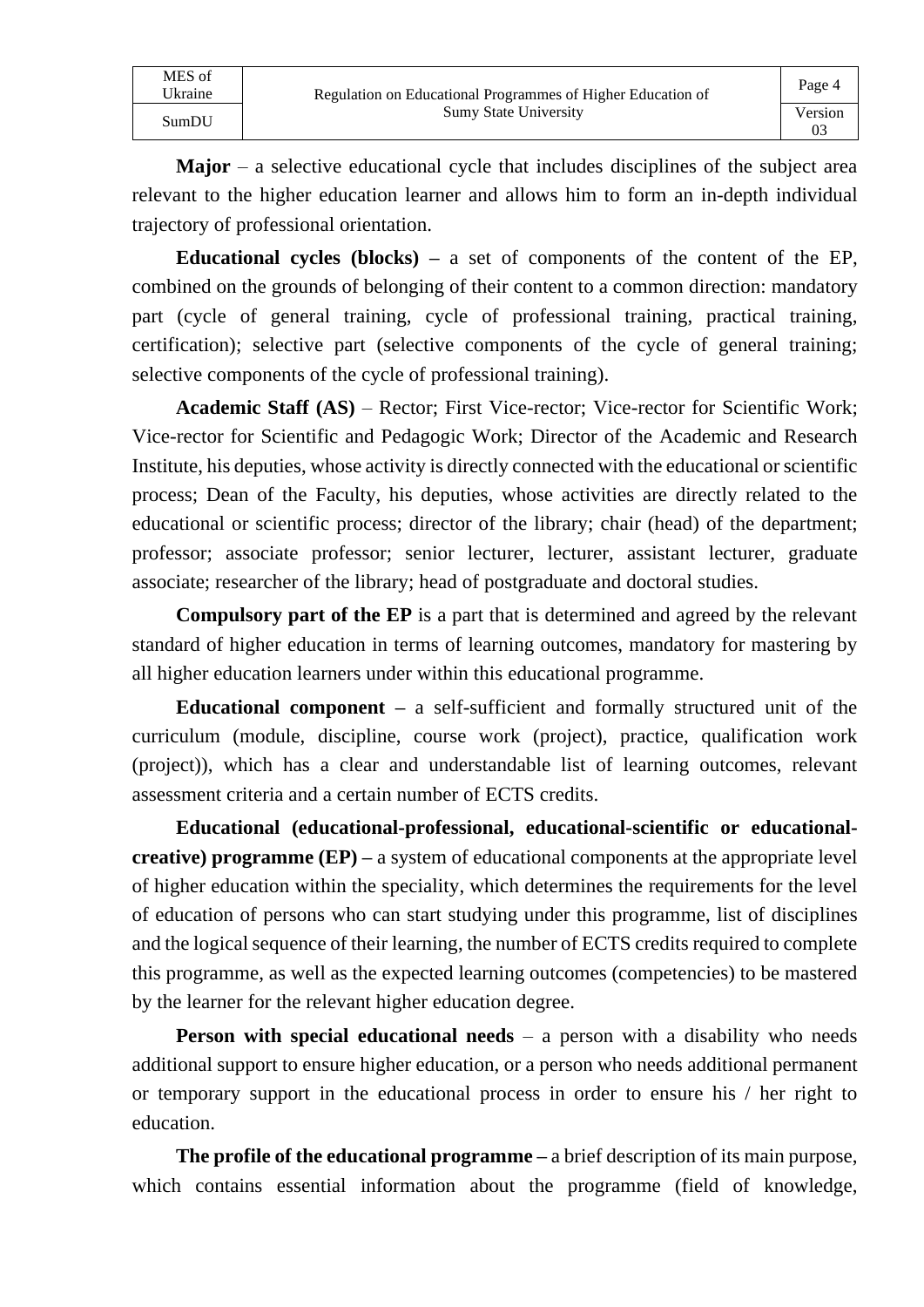MES of<br>Ukraine

programme level, programme learning outcomes, features of the learning environment, as well as the main types of learning, teaching and assessment). Information about the programme profile is contained in the appendix to the document of higher education.

**Learning outcomes –** knowledge, skills, abilities, ways of thinking, attitudes, values, other personal qualities that can be identified, planned, evaluated and measured, and which a person is able to demonstrate after completing an educational programme (programme learning outcomes) or individual educational components.

**Working project group of the educational programme** (WPG EP) (training of specialists of ED «bachelor», «master», «doctor of philosophy») – a body formed by order of the Rector of SumDU for direct participation in all procedures related to the development, approval, monitoring and review of the educational programme, in the procedures of external quality assessment (licensing, accreditation, etc.) and selfassessment.

**Specialization –** a component of the specialty, which is determined by the higher education institution and provides a field specific, specialized educational programme for the training of learners for higher and postgraduate education.

**Speciality** – a subject area of education and science harmonized with the International Standard Classification of Education, which combines related educational programmes that provide common requirements for the competencies and learning outcomes of graduates.

**Higher Education Standard** – a set of requirements for higher education programmes that are common to all educational programmes within a certain level of higher education and speciality. Higher education standards in each speciality in accordance with the National Qualifications Framework are developed by the Ministry of Education and Science of Ukraine taking into account the proposals of sectoral state bodies that ensure the formation and implementation of state policy in relevant areas, sectoral associations of employers, and approved them in agreement with National Agency for Higher Education Quality Assurance.

**Stakeholders of educational programmes, stakeholders –** individuals and legal entities that have an interest in the implementation of a particular educational programme, that is to some extent depend on it and/or can influence on its structure, content and quality.

**Logical-structural scheme of the**  $EP - a$  **sequence of educational components** included in the EP and their connections with each other.

**Conditions for the implementation of EP –** a set of personnel, logistical, educational, informational, financial and social support of the educational process.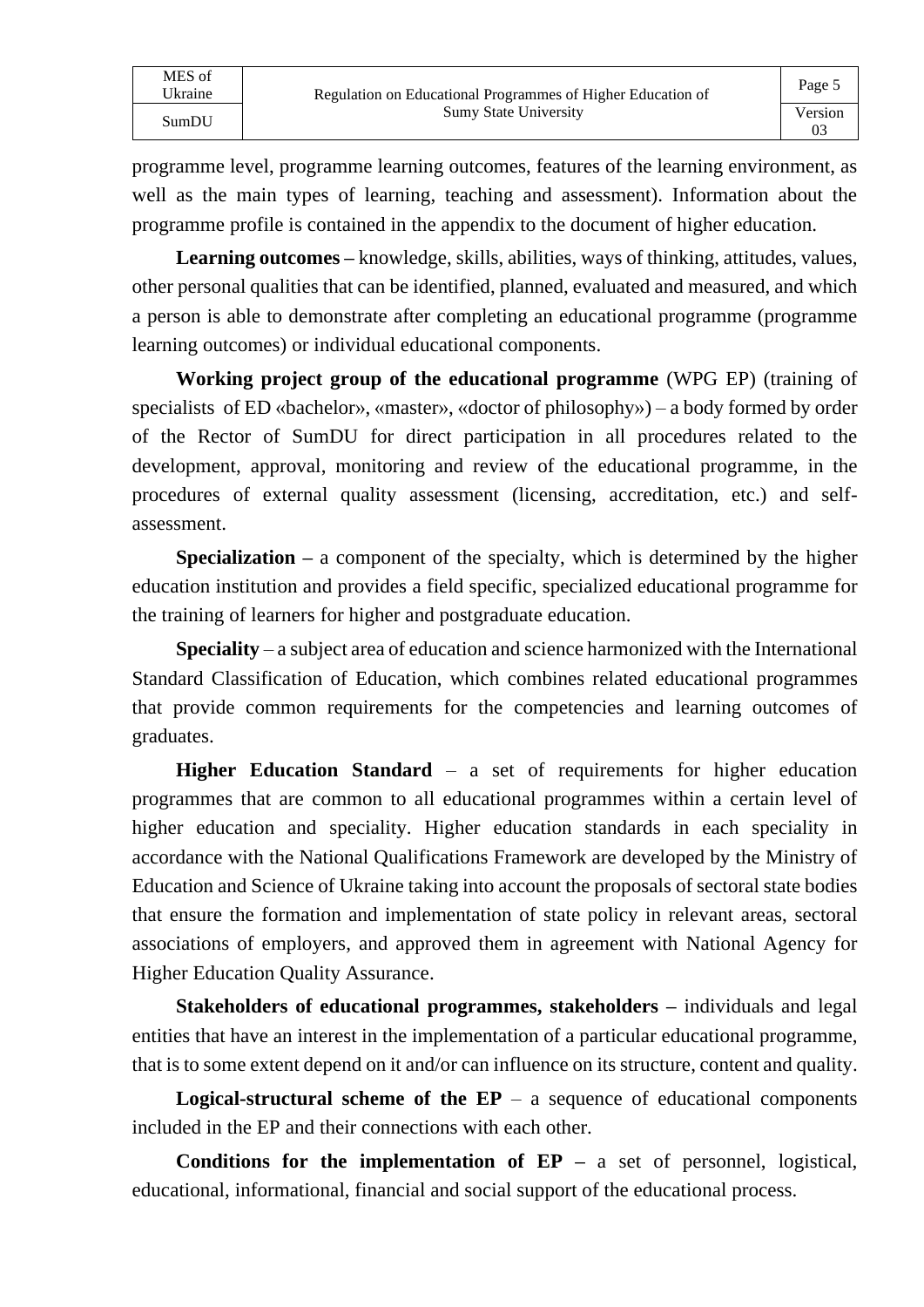03

#### **3. Classification of educational programmes**

#### **3.1 Features of the educational programme**

3.1.1 Separate EP belongs to one of the levels of higher education and speciality. Within one speciality, the university can implement several separate EPs of different orientations. EPs can be jointly implemented by several institutes/faculties or educational organizations, including international ones.

3.1.2 Each EP has a separate curriculum and schedule of the educational process.

3.1.3 Each EP is managed by the WPG EP and has a manager (EP guarantor). General management of educational programmes within the speciality is carried out by the speciality support group.

3.1.4 Separate EP is characterized by a special set of species characteristics (paragraph 3.2), the difference in types according to one classification criterion is a feature of separate EP.

#### **3.2 Types of educational programmes**

Depending on the classification criteria EP can belong to different types:

3.2.1 According to the levels of higher education, EPs are divided into programmes: primary (short cycle) higher education; first (bachelor's) level; second (master's) level; third (educational-scientific/educational-creative) level.

3.2.2 According to the degree of higher education, EPs are divided into ED training programmes «junior bachelor», «bachelor», «master» and «doctor of philosophy».

3.2.3 According to the subject field, EPs may correspond to one subject area or be interdisciplinary. Interdisciplinary educational (scientific) programme involves the acquisition of knowledge that is on the border of fields of knowledge, specialties and/or belongs to several specialities, which determine its subject area. A programme is considered interdisciplinary if the amount of educational components in ECTS credits that can be correlated with the relevant specialities (field of knowledge), that define its subject area, is the same. In the case of dominance of one of these components, the programme belongs to the relevant speciality (field of knowledge), and is not interdisciplinary.

At the initial level (short cycle) of higher education, interdisciplinary - extended educational programmes can be developed: by a group of specialities belonging to one field of knowledge; in one field of knowledge; by group of specialities belonging to two fields of knowledge; in two fields of knowledge.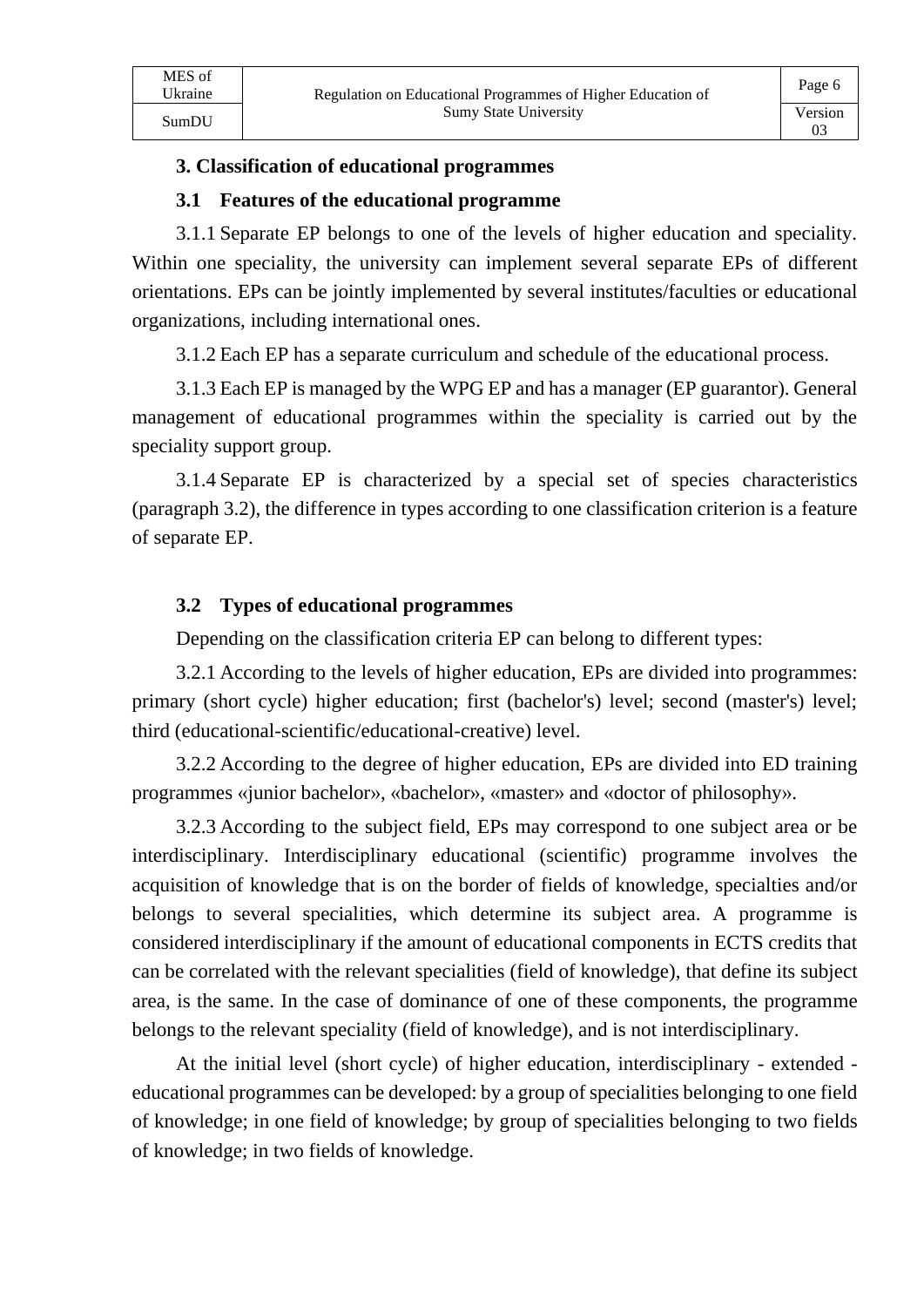At the second (master's) and third (educational-scientific) levels of higher education, interdisciplinary educational-scientific programmes can be developed in two or three specialities belonging to one or different fields of knowledge.

03

3.2.4 According to the legislation of Ukraine, EPs are divided into educationalprofessional and educational-scientific. The educational-professional programme is developed for the first (bachelor's) level of higher education and the second (master's) level (practical profile). The educational-scientific programme is developed for the second (master's) level of higher education (academic profile) and for the third (scientific) level of higher education.

3.2.5 According to the direction, EP can be profile and profile specialized. The profile EP is created at the initial level (short cycle) of higher education by field of knowledge or group of specialities, if it does not contradict the relevant standards of higher education. Profile specialized EP are created at the first, second and third levels of higher education within the licensed speciality; the list of specializations is determined by the HEI independently.

For implementation separate specializations, the higher education institution creates profile EPs, the names of which (in the case of one EP – by each specialization) coincide with the names of specializations. In this case, the EP of specialization must ensure the implementation of the standard of higher education in the speciality and can be, for example, aimed at acquiring competencies specific to a particular profession, defined by the professional standard or other document.

EP acquires the status of specialization after its inclusion in a single database of specializations implemented by higher education institutions, which are training higher education learners at each level of higher education, and which is formed by the National Agency for Higher Education Quality Assurance.

3.2.6 By the time of the beginning of the implementation, EP are divided into new (do not have graduation) and those who have graduates.

3.2.7 According to the recognition of compliance with the quality standards, the EP can be:

- accredited (have state and/or international accreditation);
- certified (have certificates of conformity of Ukrainian and/or international professional organizations and certification centers);
- those that have internal documents of recognition and/or quality assessment (for example, conclusions of international or Ukrainian independent expertise, conclusions of supervisory and management boards, etc.).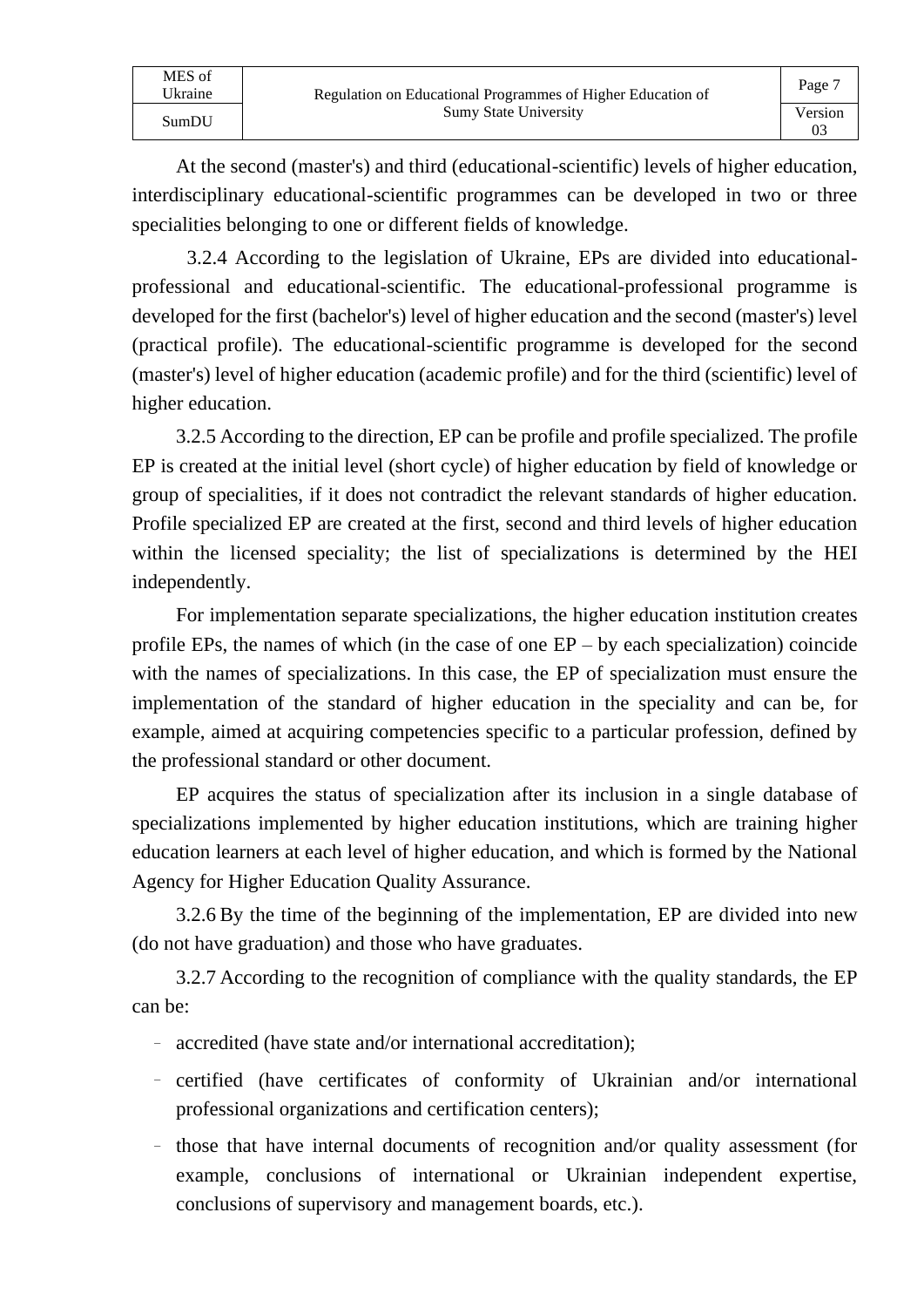MES of

3.2.8According to the degree of compliance of the EP with the training objectives of persons with special educational needs, EP can be adapted (adapted for the training of persons with special educational needs, taking into account the limitations of life due to their health and individual capabilities) and unadapted. Special needs are not limited to disability. Additional support may be needed, for example, by higher education learners who have children.

3.2.9By the using of e-learning and distance learning technologies within the implementation of the programme, EPs are divided into:

- ₋ EP without the use of e-learning and distance learning technologies (all types of educational activities involving direct interaction of subjects of the educational process in the classroom or outside, as well as independent processing of educational content without the usege of online technologies (information technology may used in offline mode));
- EP with mixed learning (EP is formed by combining educational components with the traditional form of organizing the study of disciplines and: SumDU distance courses that meet the requirements of the order to distance learning materials; mass online courses; courses of other higher education institutions (including distance courses), which are implemented within the programmes of academic mobility and virtual academic exchanges, individual components (disciplines, sections of disciplines, course projects (works), etc.);
- EP, which are credited as learning outcomes based on the results of participation in international, All-Ukrainian student competitions, Olympiads, conferences; separate disciplines of EP, which are implemented according to the models of mixed learning (mixed learning by discipline));
- EP, implemented exclusively in the form of e-learning and using distance learning technologies (all types of educational activities that involve indirect interaction of subjects of the educational process with each other in the classroom or outside in a virtual online environment, as well as interactive interaction of higher education learners with online learning content).

3.2.10 By affiliation (place of implementation) EP can be divided into: those that are implemented in one department of the university; inter-institutional/inter-faculty, implemented in parallel in two or more departments of the university; joint, implemented by the university fully or partly together with other organizations, including foreign ones.

EP belongs to the joint category, if in the implementation of one, several or all of its elements involved other institutions of higher education and (or) scientific and other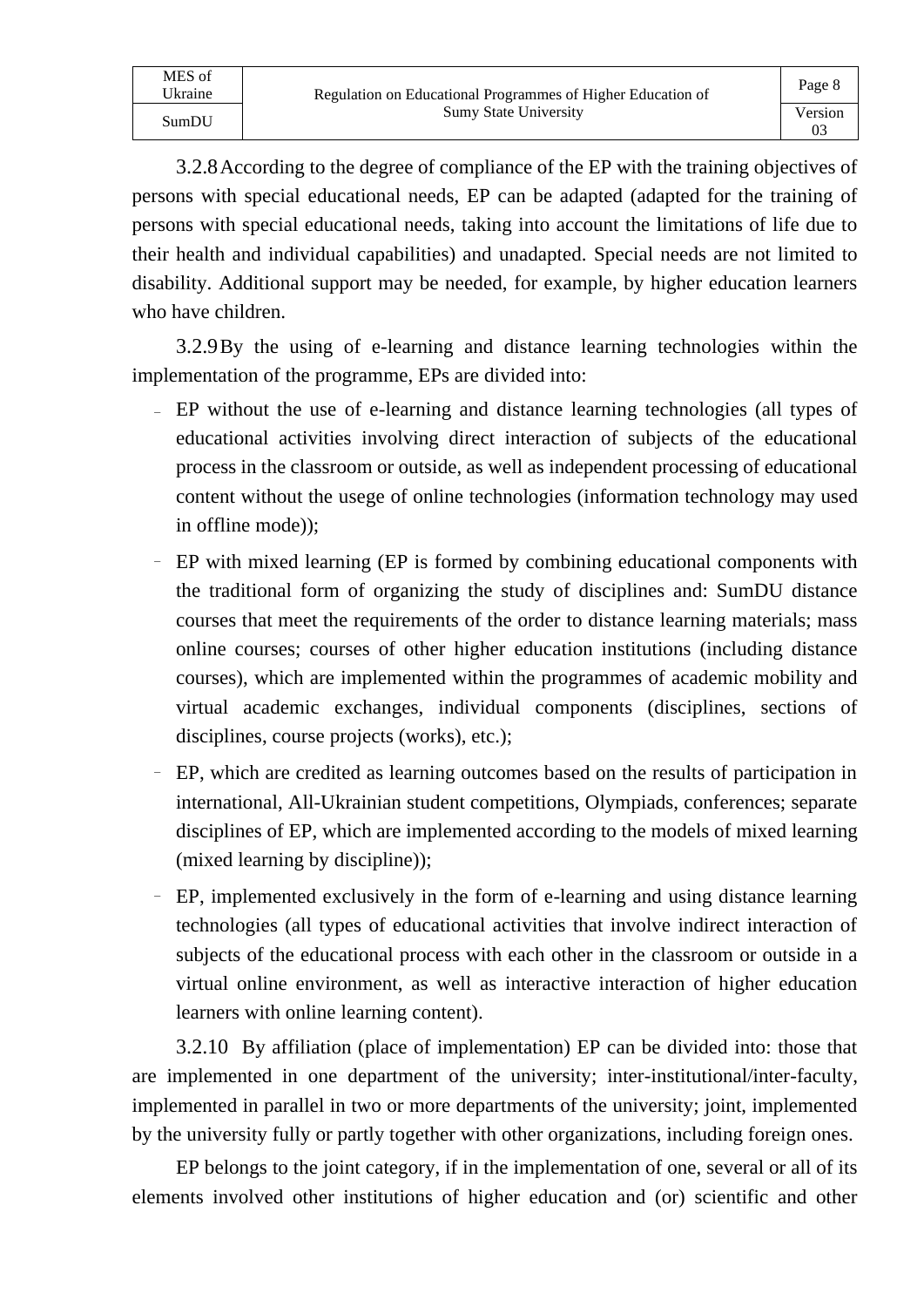organizations, as well as their representatives, including foreign institutions of higher education, foreign and Ukrainian scientific institutes and research centers. Joint programs may be implemented on the basis of a joint implementation agreement and/or a cooperation agreement with other educational and scientific organizations, if necessary with other organizations.

A special type of the joint programme is international educational programmes, in the implementation of which foreign higher education institutions, scientific institutions, organizations, and double degree programmes take part. Within the implementation of such programmes not only other educational institutions and organizations take part, but also it is envisaged the issuance of diplomas (documents of mastering of EP) to higher education learners. Diplomas will be of two partners – participants in the implementation of EP. Such programs are implemented in a special legal regime, which is determined by the content of the agreement of partners - participants in the implementation of the EP.

3.2.11 According to the form of education, there are EPs, which provide the possibility of dual education, which is based on forms of organization of the educational process, combining, on the one hand, learning on the territory and according to university rules, on the other – directly in the workplace: in the factory, in the institution, organization, etc. Dual education presupposes the active participation of employers, first of all, in providing opportunities for higher education learners to master practical skills, involving teachers-practitioners, and developing new methodological approaches. Dual education aims to develop in higher education learners a practical understanding of the specifics of their profession, to adapt the educational process in higher education to the requirements of the labor market.

#### **4. Institutional structure of educational programme management**

4.1 Development, approval, implementation, revision, updating or modernization of EP is carried out in accordance with certain procedures of internal quality assurance of higher education of the university, namely the Policy of quality assurance of educational activities and quality of higher education of SumDU in accordance with quality standards and recommendations in the European higher education area (Standards And Guidelines For Quality Assurance In The European Higher Education Area (ESG), 2015))<sup>3)</sup> and System for Higher Education Quality Assurance  $4$ , which form the regulatory framework for quality assurance procedures.

<sup>3)</sup> Standards and Guidelines for Quality Assurance in the European Higher Education Area (ESG). Brussels, 2015.

<sup>4)</sup> System for Higher Education Quality Assurance of SumDU, entered into force by order of rector №0452-І from 22.06.2016 https://normative.sumdu.edu.ua/?task=getfile&tmpl=component&id=8aee6554-1539-e611-b47a-001a4be6d04a&kind=1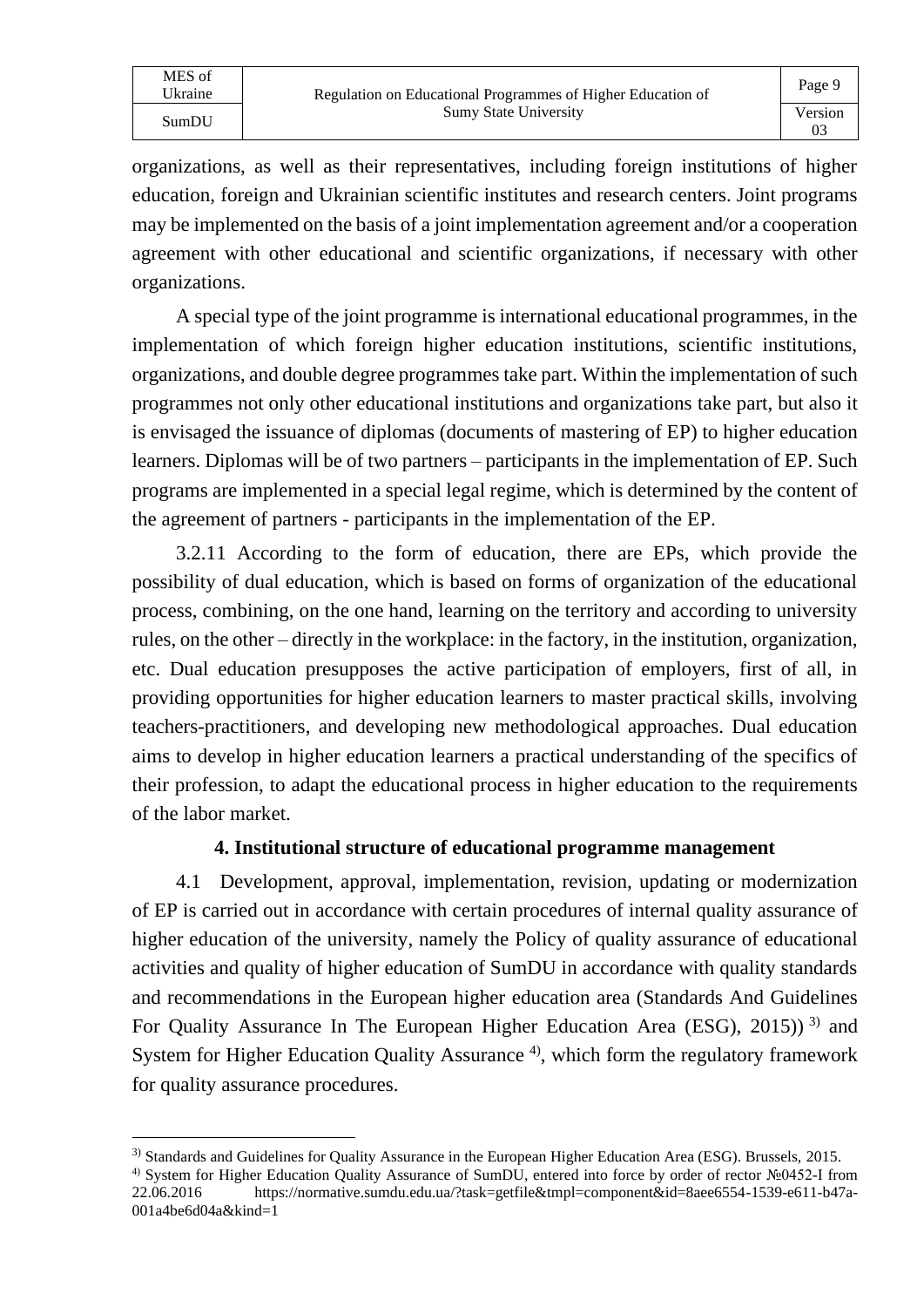4.2 The distribution of responsibilities, functional responsibilities, powers and rights between the participants of the internal quality assurance system of SumDU in the context of the processes and procedures of internal quality assurance of the EP are determined by regulations in this area.

The internal quality assurance system of the EP has five institutional levels:

- Level 1: higher education learners who participate in surveys;
- Level 2: level of development, approval, monitoring and revision of the EP: WPG EP headed by the guarantor, speciality support groups, graduating departments;
- Level 3: level of the institute/faculty: Council for Quality Assurance of Higher Education, which is responsible for reviewing, updating and improving the EPs implemented in the institute/faculty.
- ₋ Level 4: all-university specially created subdivisions, the exclusive competence of which includes the processes of the internal quality assurance system of the EP (Council for Quality Assurance of Higher Education, Center for Quality Assurance of Higher Education);
- Level 5: general management bodies, some of the functions of which are related to the processes of the internal quality assurance system of the EP (Supervisory and Academic Councils, rector).

4.3 In the academic community of SumDU a culture of quality is formed, which contributes to the constant development of EP and educational activities for EP.

4.4 Higher education learners directly and through student self-government bodies are involved in the process of development, revision, updating and modernization of EP and other procedures to ensure its quality as partners.

Feedback is provided through:

MES of

- periodic surveys on the quality of the organization of educational activities in the study of academic disciplines in accordance with the regulatory framework of SumDU in this area. Based on the results of the assessment, the best practices of organizing the educational activities of the academic staff are disseminated, and the proposals of higher education learners to improve the quality of teaching, learning and assessment are taken into account. Generalized statistics of the survey results are discussed at the meetings of the Council for Quality Assurance of Higher Education of institutes/faculties;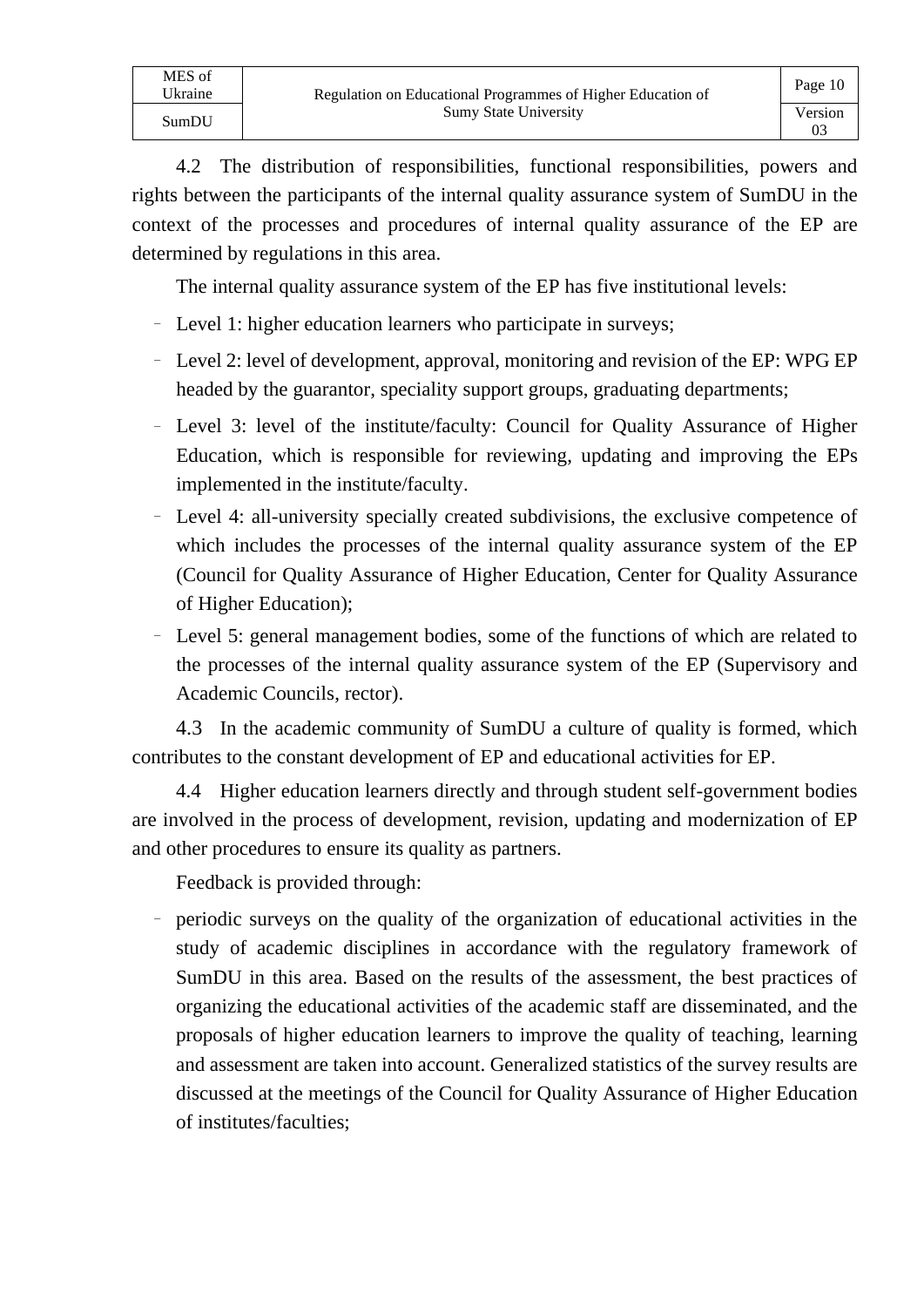- ₋ survey by the request of higher education learners on certain problematic issues, and in monitoring the quality of training and development of scientific activities in institutes/faculties;
- participation in the annual conference "Educational process through the eyes of students" and a meeting with the rector in the format of "Face-to-face". Based on their results, an order is formed, aimed at improving the educational process, taking into account the proposals of higher education learners.

4.5 Employers are directly involved as reviewers and/or experts, and/or through specially created structures (WPG EP, Employers Expert Council) in the processes of development, approval, revision, update/modernization of EP and other procedures to ensure its quality as partners. They are involved in defining programme goals, programme competencies and learning outcomes. After the approval of the EP, employers periodically review it to assess the content of the program, curricula, the adequacy of practical training, compliance of knowledge and skills of learners to the requirements of the labor market and so on.

Feedback is provided through periodic surveys about the quality of graduate training of this EP.

The received remarks and offers should be considered and taken into account at the decision on updating or modernization of EP.

4.6 The System for Higher Education Quality Assurance at SumDU provides timely response to the identified shortcomings in the EP and/or educational activities for the implementation of the EP.

4.7 The results of external quality assurance of higher education (in particular, comments and suggestions formulated during the previous accreditations) are taken into account during the review of EPs and form the basis for their renewal and modernization.

#### **5. Documentation of the educational programme**

5.1 Documents that accompany the processes of development, implementation, review and closure of the EP, processes and mechanisms of internal and external quality assurance, form its documentation, are developed and approved in accordance with the regulations of SumDU.

5.2 Depending of the content, the documentation of the EP is divided into educational and methodological, informational, personnel, logistical support of the implementation of the EP, data on relations with stakeholders and characteristics of the socio-cultural and scientific-educational environment.

MES of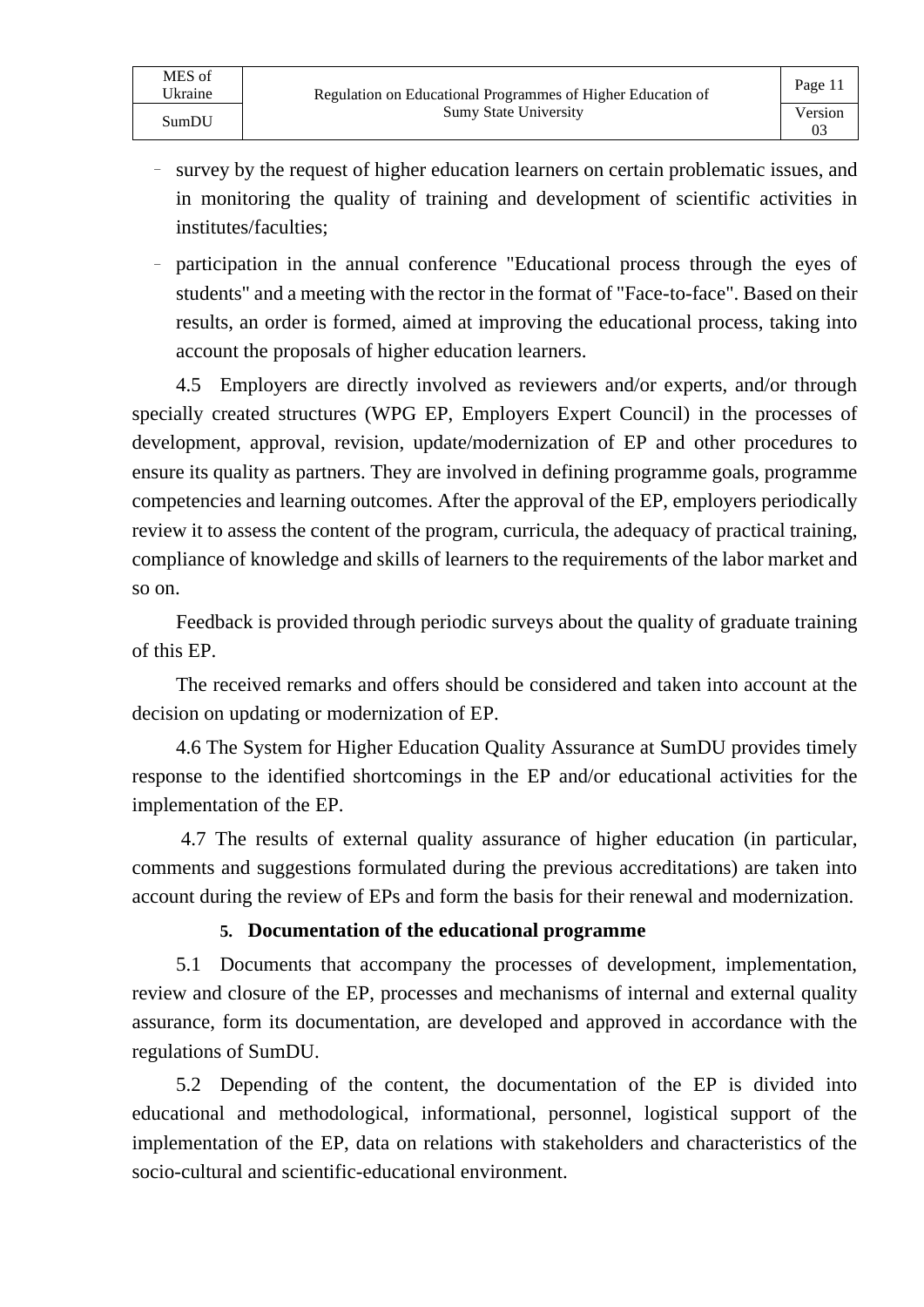| MES of  |                                                             | Page 12 |
|---------|-------------------------------------------------------------|---------|
| Ukraine | Regulation on Educational Programmes of Higher Education of |         |
| SumDU   | <b>Sumy State University</b>                                | Version |
|         |                                                             |         |

The components of the documentation support of the EP can be presented as actual documents in paper and/or electronic form, as well as links to them on the websites of SumDU, institutes/faculties, departments.

5.3 *Educational-methodical and information support* of EP includes:

5.3.1 *The standard of higher education of the speciality*, on the basis of which the EP was developed. In the absence of duly approved standards of higher education, a temporary standard of higher education of SumDU is developed and maintained.

5.3.2 *Justification of the need to open the EP.*

5.3.3 *Description of the EP and its profile*, including the structural and logical scheme of the EP, the matrix of compliance of programme competencies with the components of the EP, the matrix of providing programme learning outcomes with the relevant components of the EP. These documents are developed, executed and approved in accordance with the regulatory framework of SumDU in this area.

5.3.4 *EP curriculum*. It provides a list and scope of educational components in ECTS credits, their logical sequence, forms of organization of the educational process, types and scope of training sessions, schedule of the educational process, forms of current and final control forms that ensure that the applicant achieves the appropriate degree of higher education programme learning outcomes. The curriculum highlights the amount of work of higher education learners in cooperation with the teacher (hereinafter - the contact work of higher education learners with the teacher) (by type of training) and independent work of higher education learners in academic hours. For each academic discipline (module) and practice the form of final control for higher education learners is indicated. The structure of curricula, their development, approval and storage is regulated by the regulations of SumDU in this area.

5.3.5 Work programmes and syllabi of academic disciplines.

*The working programme of the discipline* is the main document of the educational and methodological support of the discipline, which contains the syllabus, regulations, the programme of the discipline, and the characteristics of the coordination of learning outcomes with the methods of teaching, learning and assessment.

The work programme for each discipline is formed as one for all forms of education, indicating the workload of higher education learners separately for each of them. The work programme of the discipline, if necessary, can be adapted to ensure the educational process of people with special educational needs, including for distance learning.

*The syllabus of the discipline* is part of the work program of the discipline and contains basic essential information about the discipline (scope, content, goals, study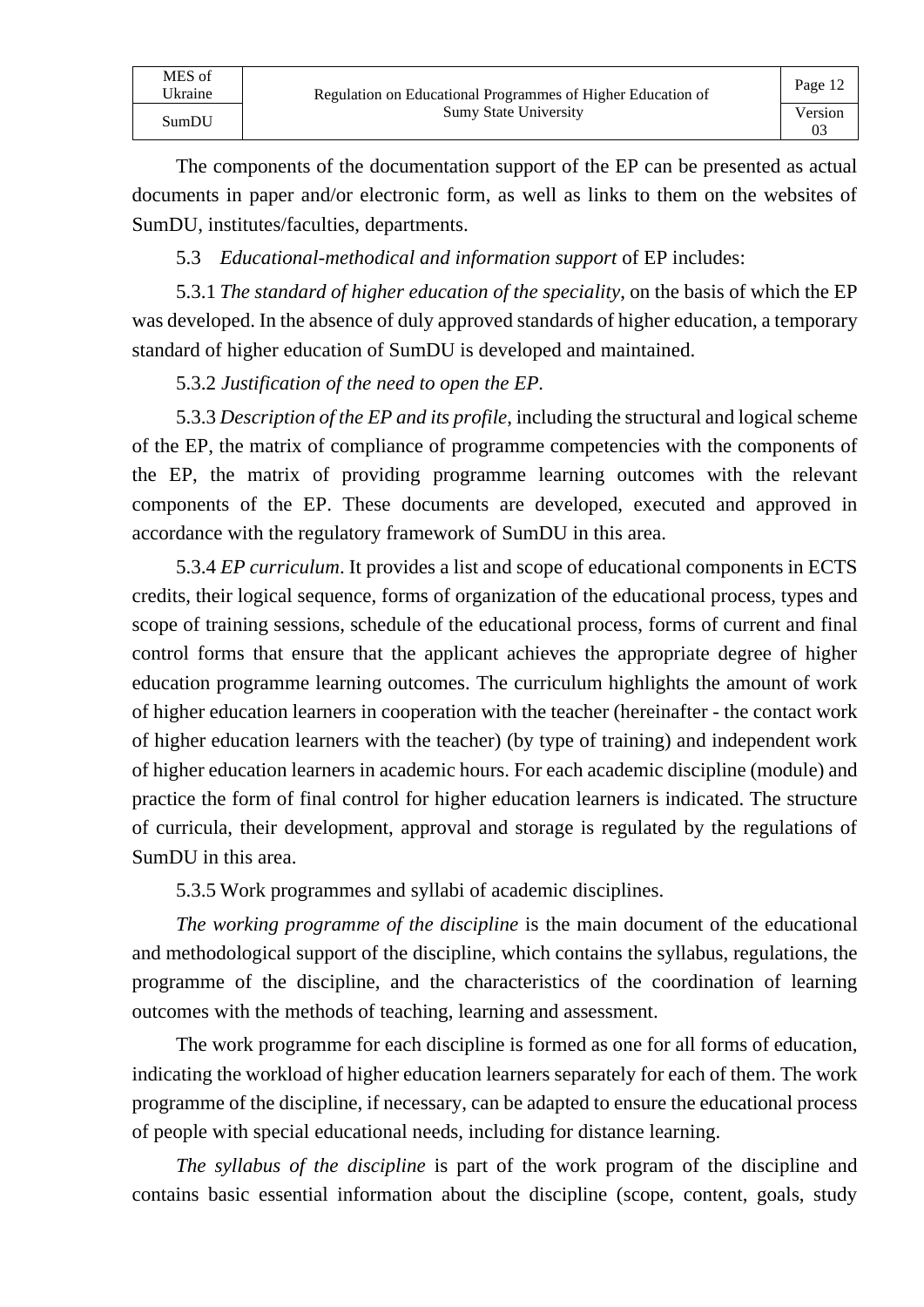programme, planned learning outcomes, types of learning activities and training sessions, teaching and learning methods, assessment methods and criteria, resource provision), to be published on the university website in the course catalog, the websites of the departments as a hyperlink to the course catalog. The main purpose of the syllabus is to inform higher education learners and/or entrants about the goals, content, programme learning outcomes, assessment methods within a particular discipline.

These documents are developed, executed and approved in accordance with the regulatory framework of SumDU in this area.

5.3.6 *Educational and methodical complexes of disciplines (EMCD)* can include: textbooks, manuals, reference notes of lectures, methodical instructions to studying of academic discipline; methodical instructions for conducting practical, seminar and laboratory classes; methodical instructions for the organization of independent work and performance of individual tasks; domestic and foreign professional periodicals of relevant or related profile, in particular in electronic access; tasks for individual work of the higher education learner (tests, term papers (projects), etc.), tests of current control, qualification tasks; examination materials.

Decisions on the composition and requirements for the EMCD are made by the Council for Quality Assurance of Higher Education of the institute/faculty to which the EP is assigned, must be sufficient to meet the requirements for quality assurance of educational activities. These decisions are binding.

University departments must have an electronic resource that contains electronic teaching materials of disciplines of the curriculum, in particular in the OCW systems of SumDU, MIX.SumDU, etc., and provide access to higher education learners.

5.3.7 *Internship programmes* as a cross-cutting educational and methodological document that regulates the purpose, content and sequence of internships, their expected learning outcomes within the EP, the relationship with the programme learning outcomes and competencies, the requirements for summarizing them, including types and forms of assessing the level of knowledge, skills and abilities that higher education learners must acquire during each type of practice.

The structure of internship programs, their development, approval and storage is regulated by the regulations of SumDU in this area.

5.3.8 Requirements and recommendations for certification (qualifying exam, qualifying work (project)) should disclose the content and forms of organization of all types of certification activities of graduates of EP, which allow to demonstrate the formation of the whole set of programme competencies and learning outcomes defined by

MES of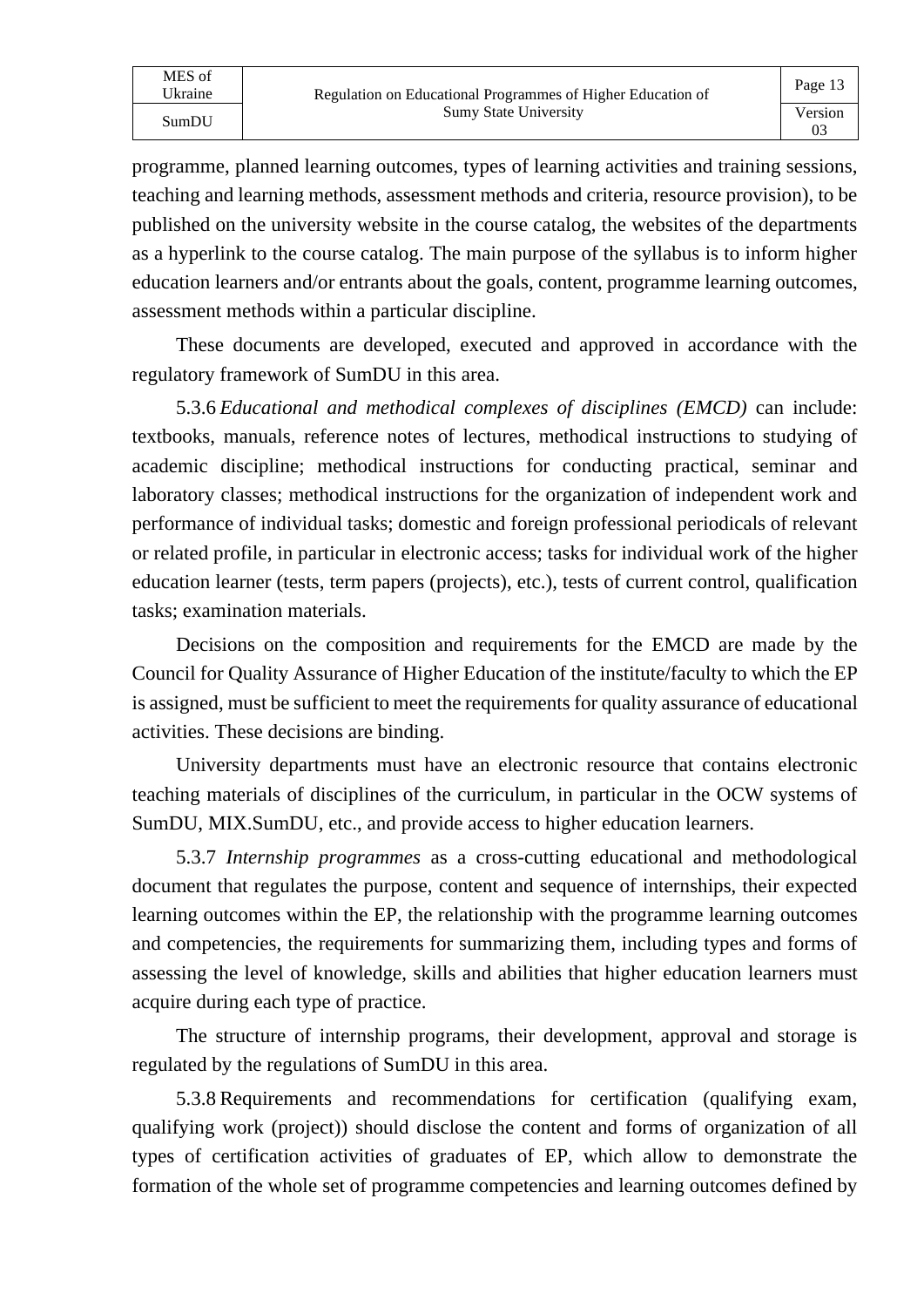higher education standard and profile of EP; may contain requirements for the content and procedures for the defense of qualifying works, requirements for the content and procedures for the qualifying examination; types of attestation measures (exams, defense of qualification work). Requirements and recommendations for certification are developed and approved in accordance with the regulations of SumDU in this area.

5.3.9 *Requirements for the organization and results of design and research activities of higher education learners* should disclose the content and forms of organization of all types of design and research activities of higher education learners, and the results of their implementation, emphasize the combination of learning and research during the educational process. Forms of implementation of the research component in the educational process may differ depending on the goals of the EP, the features of the speciality and the level of higher education, the profile of the EP.

5.3.10 Documentation that records data on the procedures and processes of the internal quality assurance system of the EP, in particular:

- the results of the analysis of EP and similar domestic and foreign programmes, their benchmarking;
- the results of the analysis of the labor market, regional needs for specialists of this EP;
- minutes of WPG meetings;
- ₋ documents and other materials confirming the identified/eliminated shortcomings in the EP and/or educational activities for the implementation of the EP, identified during the implementation of internal quality assurance procedures of the EP;
- documents and other materials confirming the changes made to the EP as a result of the last revision, with the motivation for which they were justified.

5.4 *Data of the staff within the EP:* the accumulation of data about the academic staff and scientists involved in the implementation of the EP. WPG EP accumulates summary information about teachers, indicating data on their profile education, academic degrees and titles, research work, status in relation to the university (full-time employee /part-time employee /without registration of employment), etc. There is also a collection of data about leading domestic and foreign scientists and practitioners in the field of production and science, artists who are involved in the implementation of a particular EP. Involving of employers does not have to be a formal employment relationship.

5.5 *Data about material and technical support of EP implementation:* accumulation of data about material and technical conditions and financial issues of EP implementation,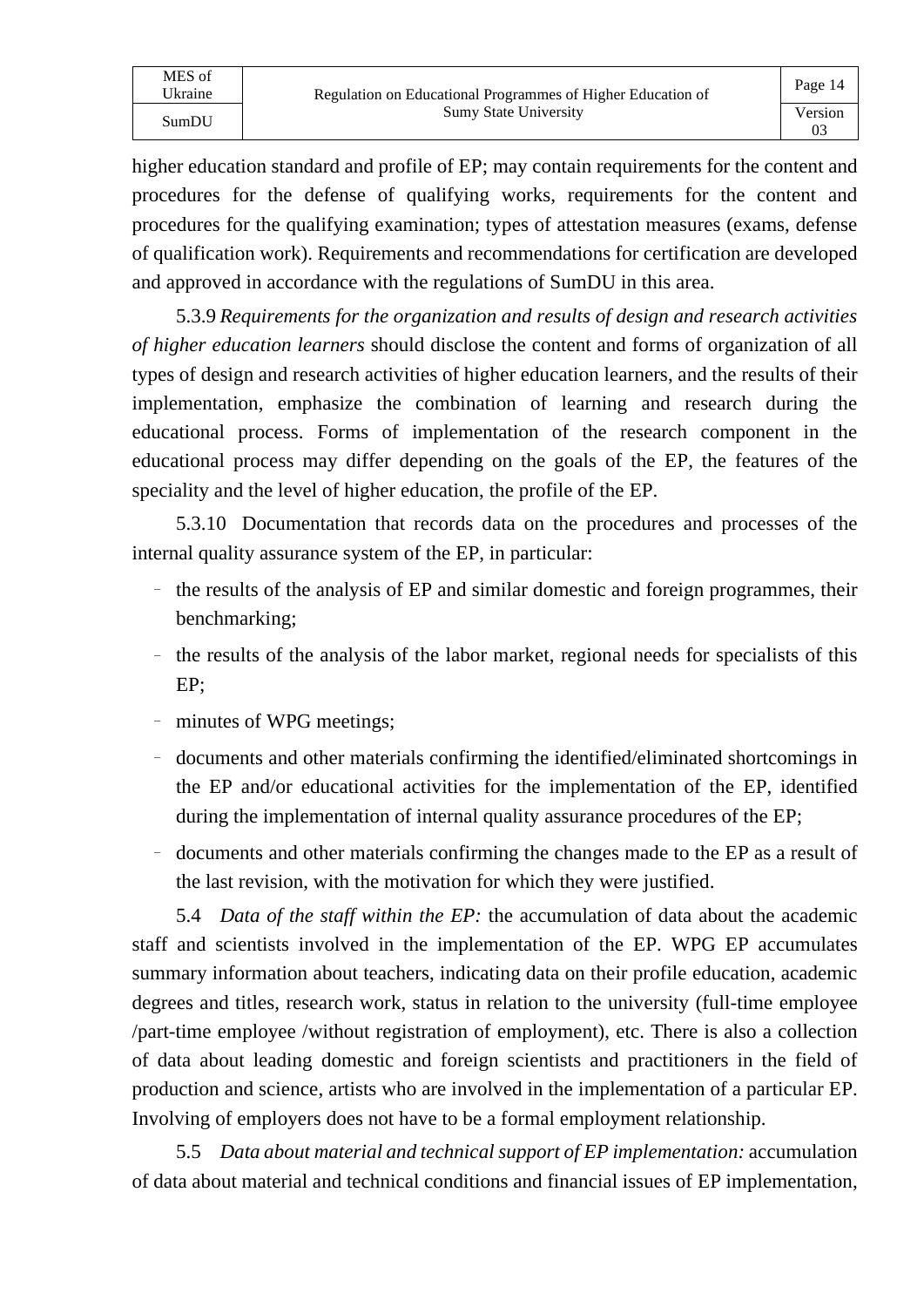including availability of specialized laboratories and offices, complex equipment, special logistics and/or information support (if teaching of disciplines on EP needs such support).

5.6 Data *about relations with stakeholders*: WPG EP accumulate data about key potential employers for EPs, document their participation in the design, implementation, and review of EPs. It is possible to post on the websites of the university, institute/ faculty, department successful career stories and/or analytical materials about the professional trajectories of graduates of EP.

It is necessary to document the following:

- participation of higher education learners and student self-government in the procedures of internal quality assurance of higher education of EP (results of surveys of higher education learners about free choice of disciplines, about teaching and learning within EP; results of surveys of focus groups of higher education learners, of other studies about workload of higher education learners; results surveys of higher education learners who have studied or passed individual programmes abroad, etc.);
- ₋ participation of employers directly or through their associations in the internal quality assurance procedures of the EP (results of stakeholder surveys at the stage of EP development; reviews and feedback from employers; documents confirming the involvement of employers in the educational process - contracts, agreements, etc.; recommendations of stakeholders to the EP and documents confirming the formation /updating of the objectives of the EP as a result of the development of these recommendations);
- ₋ systematized information about the career and participation of graduates in the internal quality assurance procedures of the EP (survey results).

5.7 *Characteristics of socio-cultural and scientific-educational environment:* data about opportunities and conditions for the development of personal qualities, sociopersonal competencies and professional skills of higher education learners, meeting their individual educational, research and cultural needs, expanding worldviews, created in addition to this EP, for example:

- ₋ opportunities for academic mobility of higher education learners, cooperation of a particular EP with other educational and research organizations (including foreign and international);
- ₋ opportunities to participate in student self-government;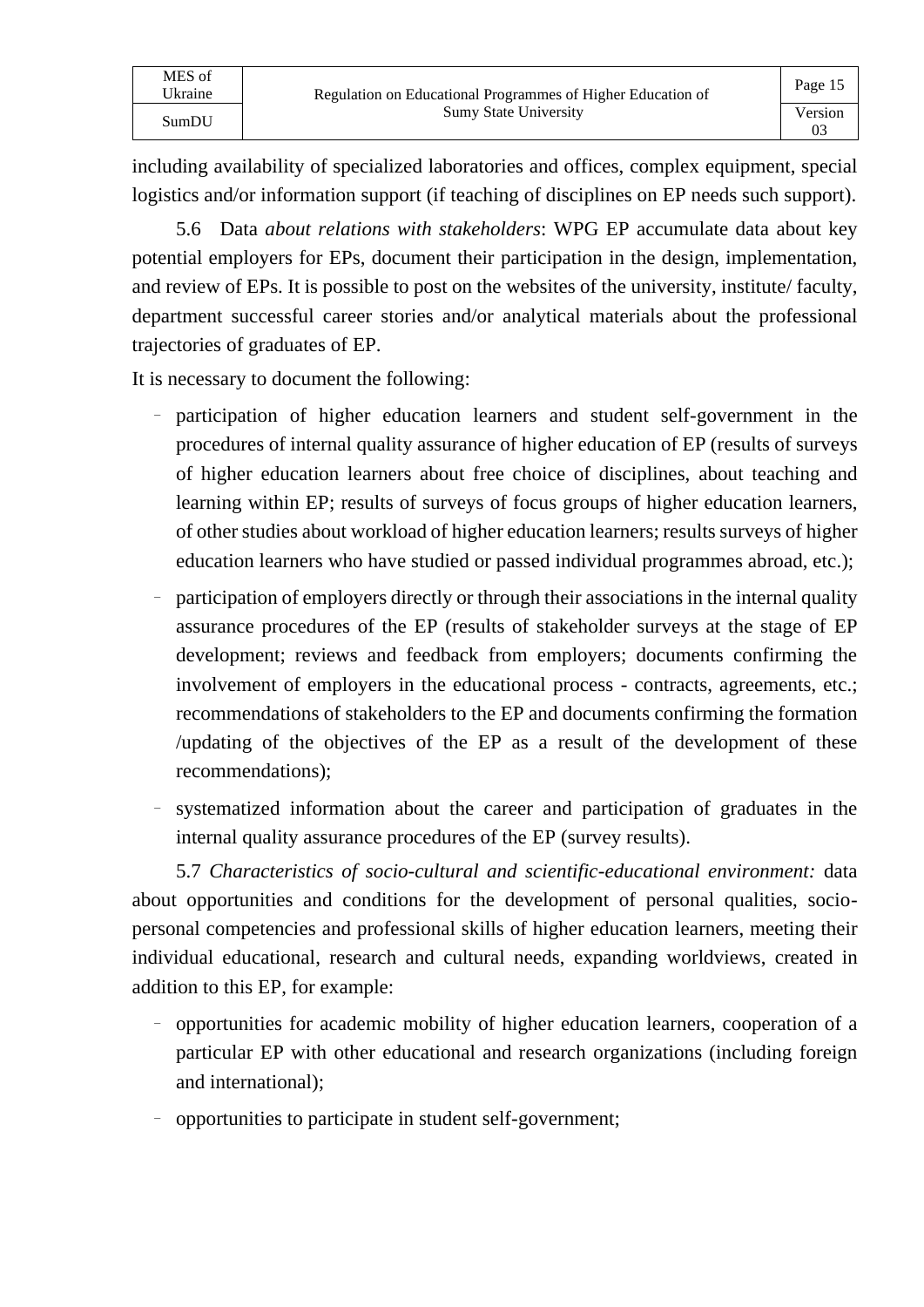MES of

03

- opportunities to participate in various types of student activity on the basis of selforganization (clubs, volunteer groups, theater troupes, etc.), available at the university, institute/faculty, department;
- ₋ opportunities to organize individual educational trajectories, including in extracurricular time (summer and winter schools, participation in scientificeducational and design-educational laboratories and groups, etc.);
- opportunities to participate in social and socio-cultural projects of the department, institute/faculty, university;
- lists of online courses and other elements of external education programmes (including additional education programmes) that may be included in individual curricula of higher education learners.

The abovementioned can be documented by the programmes of conferences, summer and winter schools; documents on recognition of learning outcomes obtained in non-formal education; documents submitted by higher education learners, which recognized the learning outcomes; academic mobility agreements, etc.

5.8 *Other components and methodological materials that are part of the EP* include normative and methodological documents, materials regulating the content and implementation of the educational process for the EP, both the university level and the level of the institute/faculty implementing the EP, as well as documents and materials designed for individual EPs. The full composition of such documents is determined by the head of the WPG OP (guarantor EP) in consultation with the head of the speciality support group.

# **6 The order of development, approval, opening and closing of the educational programme**

### **6.1 Development of educational programmes**

6.1.1 The new EP is developed by the initiative of the university management, institute/faculty and/or initiative group of AS and scientists.

6.1.2 EP is developed on the basis of a standard of higher education, taking into account the requirements of professional standards (Ukrainian and/or international) in the relevant field – if such standards exist. In the absence of duly approved standards of higher education, the EP is developed on the basis of the temporary standard of higher education of SumDU.

6.1.3 The following general sequence of stages is observed at development of EP: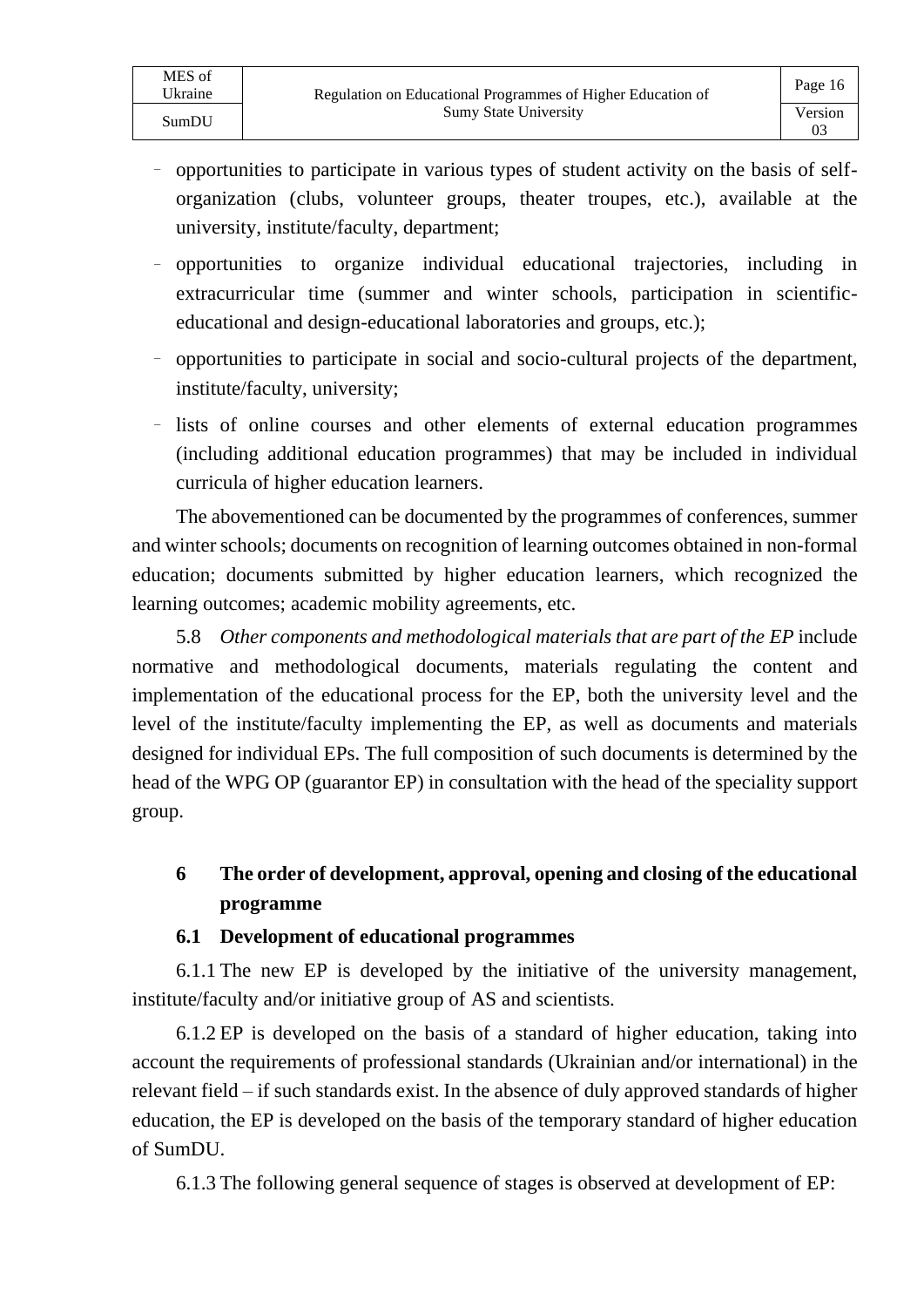03

- a) determining the feasibility of opening a new EP, in particular:
- assessment of the connection and consistency of the developed EP with the mission and strategy of the university (Strategic Development Plan of Sumy State University for 2020-2026)<sup>5)</sup>;
- the impact of the new EP on the formation of the contingent of students at the available university EP. One of the goals of the new EP should be to increase (or at least help maintain) the overall enrollment of university entrants without adversely affecting the enrollment ofstudents to other EPs;
- ₋ аналіз тенденцій розвитку спеціальності та розвитку ринку праці;
- analysis of trends in the development of the speciality and the development of the labor market;
- analysis of sectoral and regional context;
- ₋ comparative analysis of educational programmes in a similar field, operating in the leading foreign and Ukrainian HEIs: their duration, composition of academic disciplines, level of teaching, etc.;

b) formalization of the results of the analysis in substantiation of the need to open the educational programme in accordance with the form 6), which, as a rule, is carried out by the speciality group headed by its chief;

c) submission by the director of the institute/dean of the faculty a package of documents addressed to the rector, which must include: justification of the need to introduce an educational programme, draft descriptions of the educational programme and curricula. These documents are formed in accordance with the regulatory framework of SumDU in this area;

d) decision-making by the rector about the feasibility of opening a new EP based on the results of studying the submitted package of documents;

e) in the case of a positive decision to open a new EP – the formation of WPG EP in accordance with the regulations of the SumDU;

f) organization of discussion among external and internal stakeholders of WPG, which provide:

MES of

<sup>5)</sup> Strategic Development Plan of Sumy State University for 2020-2026 (approved at the Conference of Labor Collective protocol №7 from 24.01.2020).

https://normative.sumdu.edu.ua/?task=getfile&tmpl=component&id=52fedeb8-8e42-ea11-b021-

<sup>001</sup>a4be6d04a&kind=1

<sup>&</sup>lt;sup>6)</sup> Template to justify the need to open an educational program. Appendix 2 to the order of the rector of SumDU №0553-I from July 26, 2019 http://document.sumdu.edu.ua/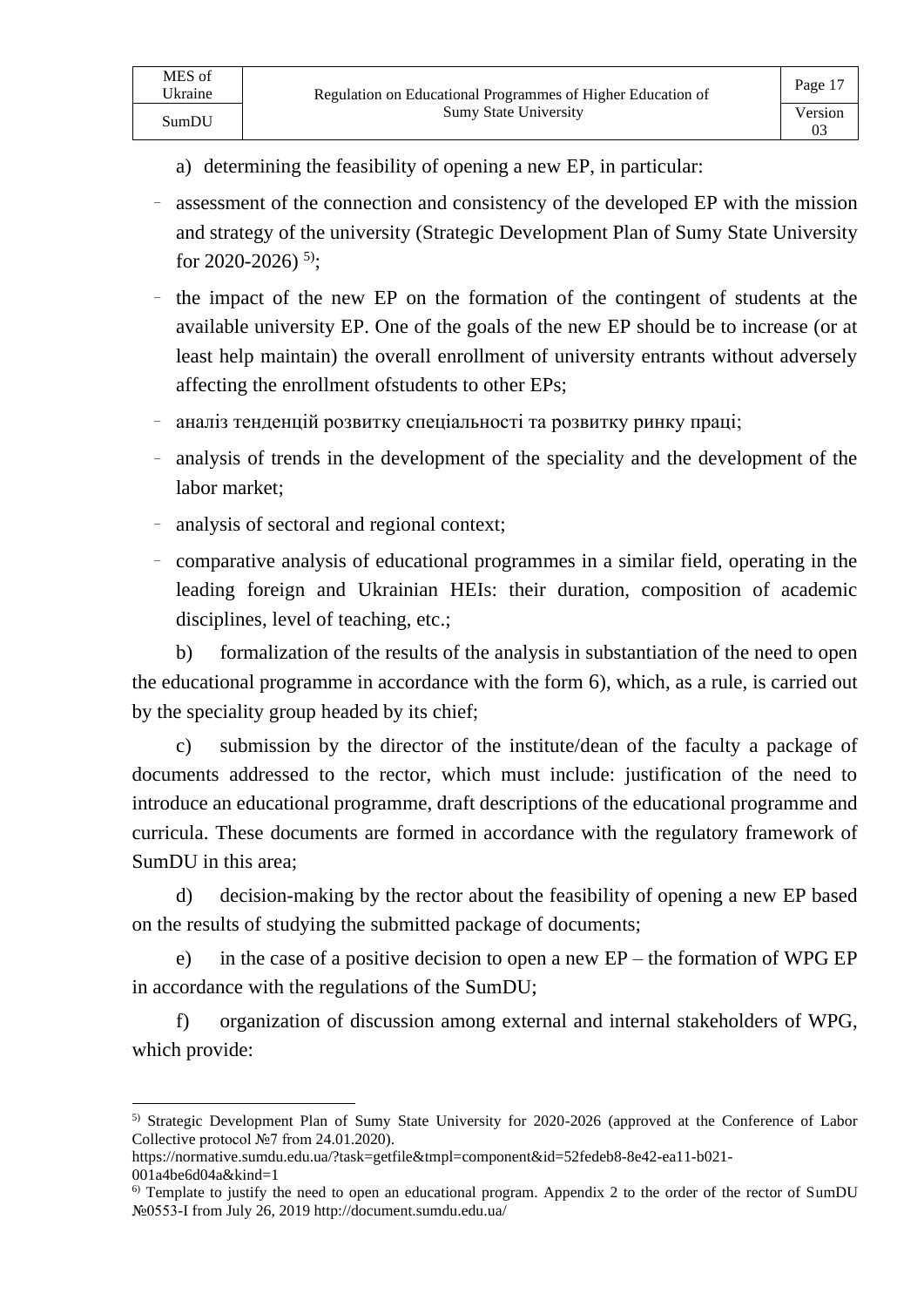MES of

- publication on the website of SumDU in the Catalog of educational programmes<sup>7)</sup> the relevant project (status – "for discussion") no later than one month before the approval of the EP;
- ₋ discussion and coordination of the package of documents of EP with internal stakeholders, including AS involved in teaching at EP, administrative units (Admissions Committee, Academic and Methodical Department, Doctoral and Postgraduate Department, Academic Department for Practical Training and Network with Employers, International Affairs Department, Department of International Education, etc.);
- ₋ consulting with external stakeholders (academia and labor market representatives) and reviewing the EP project by them. Reviewers should be representatives of:

1) the academic community (representatives of other institutions of higher education (both domestic and foreign), which have a scientific degree and academic title, carry out scientific activities in the field that meets the specifics of the EP;

2) professional environment (employers, representatives of trade unions and associations, etc.), the scope of which corresponds to the specifics of the reviewed EP. EP reviewers cannot be members of the employers' expert council and the WPG EP.

The review is concluded in any form, the reviewer's signature is certified in the prescribed manner.

- discussion and approval of the EP at a meeting of the Expert Council of Employers.

g) generalization of the received remarks and offers, introduction of adjustments in the documentation of EP (if necessary):

- ₋ generalized description of stakeholder involvement (method and degree of consultations, feedback received, method of consideration and consideration in the formation of EP);
- summary of the main points (shortcomings, comments, suggestions) that arose during the consultations with stakeholders;
- general conclusions on the need to adjust the EP in terms of the main key aspects (the purpose of the EP, programme competencies and program learning outcomes; teaching, learning and assessment methods; curriculum changes) due to the processing of stakeholder proposals.

The summary of the results is made in accordance with the template given in Annex 1, and is published on the website of the department, which is a graduate of this EP.

<sup>7)</sup> Catalog of educational programmes https://op.sumdu.edu.ua/.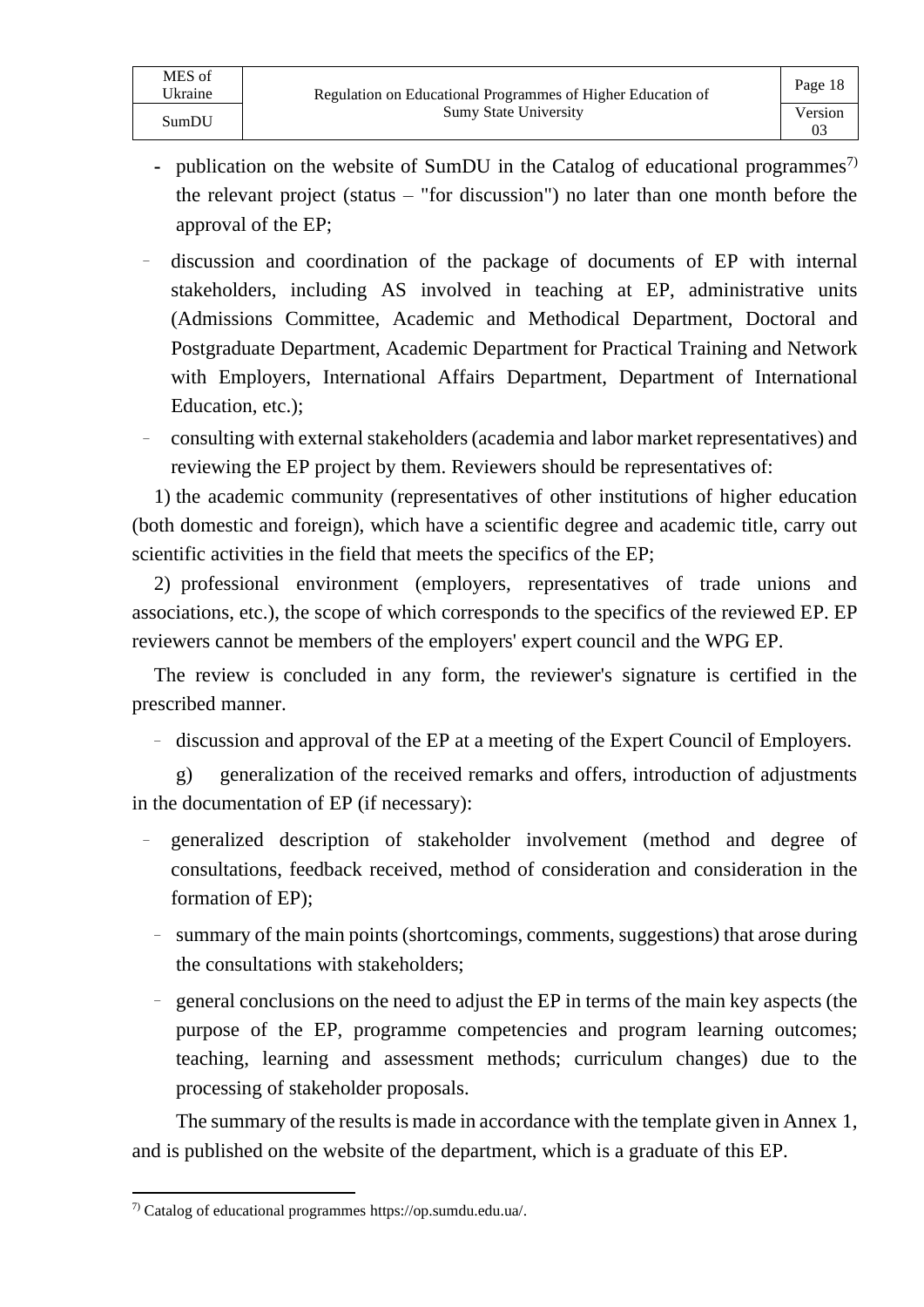Page 19 03

When developing an interdisciplinary or joint EP, a joint WPG is created, which includes representatives of all parties that will participate in the implementation of the new EP. When designing a joint EP, WPG members must ensure that the requirements of all parties involved in its implementation are taken into account, to the extent that each party contributes to this EP (thus, when designing a program of "double diplomas" it is necessary to take into account not only the content of curricula, but also the requirements for the complexity of individual elements of EP, certification and expected program competencies, and learning outcomes of each of the educational organizations issuing documents about education and qualification).

6.1.4 At opening of new EP the offers which are not considered and approved:

- lead to violation of the requirements of the legislation in the field of higher education, in particular the Law of Ukraine "On Higher Education", licensing and accreditation requirements, standards of higher education in specialities, etc.;
- do not correspond to the mission and strategy of SumDU;
- compete with the existing EPs at the university and lead to the redistribution of the existing contingent of potential entrants between them;
- do not comply with the principles of formation of educational programmes and curricula approved by the Academic Council of SumDU;
- were not discussed by external stakeholders, or received negative conclusions/reviews on the compliance of the EP with the requirements of the labor market, taking into account sectoral and regional aspects;
- ₋ are made in violation of established procedures.

# **6.2 Approval of educational programmes**

All EPs have a single procedure for approval, which includes their consistent consideration:

6.2.1 Preliminary approval by the rector of SumDU the decision of opening of all new EPs.

6.2.2 In case of preliminary approval by the rector of SumDU – consideration in the order established by the normative base of SumDU of a package of documents of EP by Councils for Quality Assurance of Higher Education of institutes/faculties on conformity to requirements to EP. The conclusion of the Council for Quality Assurance of Higher Education of the institute/ faculty is a recommendation, a positive decision is the basis for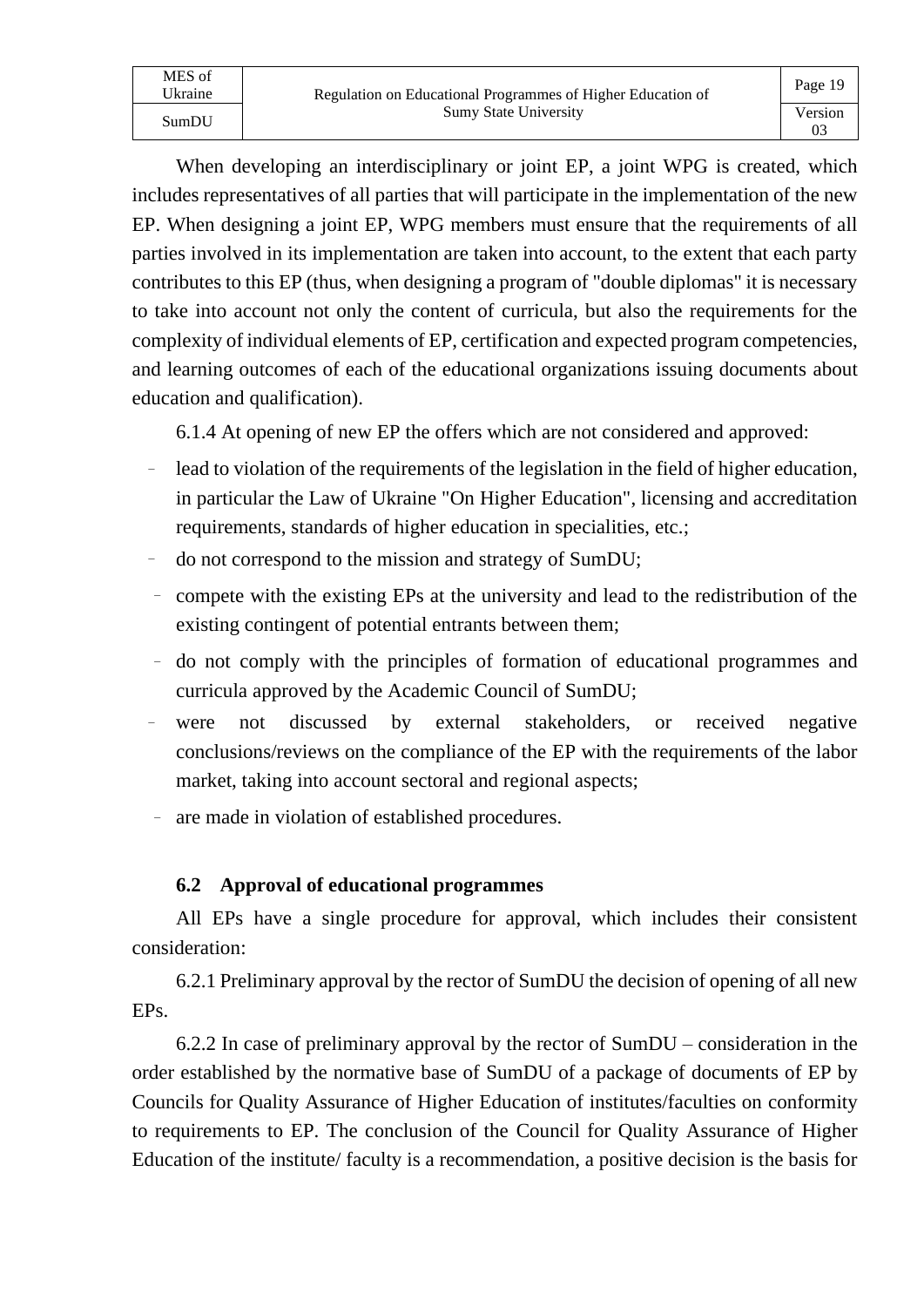the transfer of materials to the Council for Quality Assurance of Higher Education of SumDU.

The issue of opening interdisciplinary EPs is considered at a joint meeting of the Councils for Quality Assurance of Higher Education of those institutes/ faculties that plan to participate in its implementation, with additional coordination of those groups providing specialities that are responsible for the areas (fields of education) in which training is carried out.

At the meeting of the Council for Quality Assurance of Higher Education of institutes/faculties, drafts of the description of the EP and curricula are submitted; reviews of external stakeholders; summarized comments received from all stakeholders on the results of the discussion and measures to respond to them in accordance with the template set out in Annex 1.

6.2.3 In case of approval by the Council for Quality Assurance of Higher Education of institutes/faculties, the EP is considered by the the Council for Quality Assurance of Higher Education of SumDU, which decides to recommend the EP for further consideration by the Academic Council.

At the meeting of the Council for Quality Assurance of Higher Education of SumDU draft descriptions of EP and curricula are submitted, as well as an extract from the minutes of the meeting of the Council for Quality Assurance of Higher Education of the institute/faculty which recommend to submit the EP.

6.2.4 Positive conclusion of the Council for Quality Assurance of Higher Education of SumDU is the basis for the transfer of documents on EP (draft description of EP, curricula and extract from the minutes of Council for Quality Assurance of Higher Education of SumDU) to the Academic Council of SumDU.

6.2.5 The decision to open a new OP is made by the Academic Council of SumDU. The positive decision of the Academic Council of SumDU to open a new EP is also its approval.

6.2.6 Information about the EP is posted on the website of SumDU in the catalog of educational programmes <sup>8)</sup> (status - "verified") no later than 10 days after its approval.

# **6.3Updating and modernization of the educational programme**

6.3.1 Updating and modernization of the EP requires a periodic review, which provides the implementation of the following measures:

<sup>8)</sup> Catalog of educational programmes. [https://op.sumdu.edu.ua/.](https://op.sumdu.edu.ua/)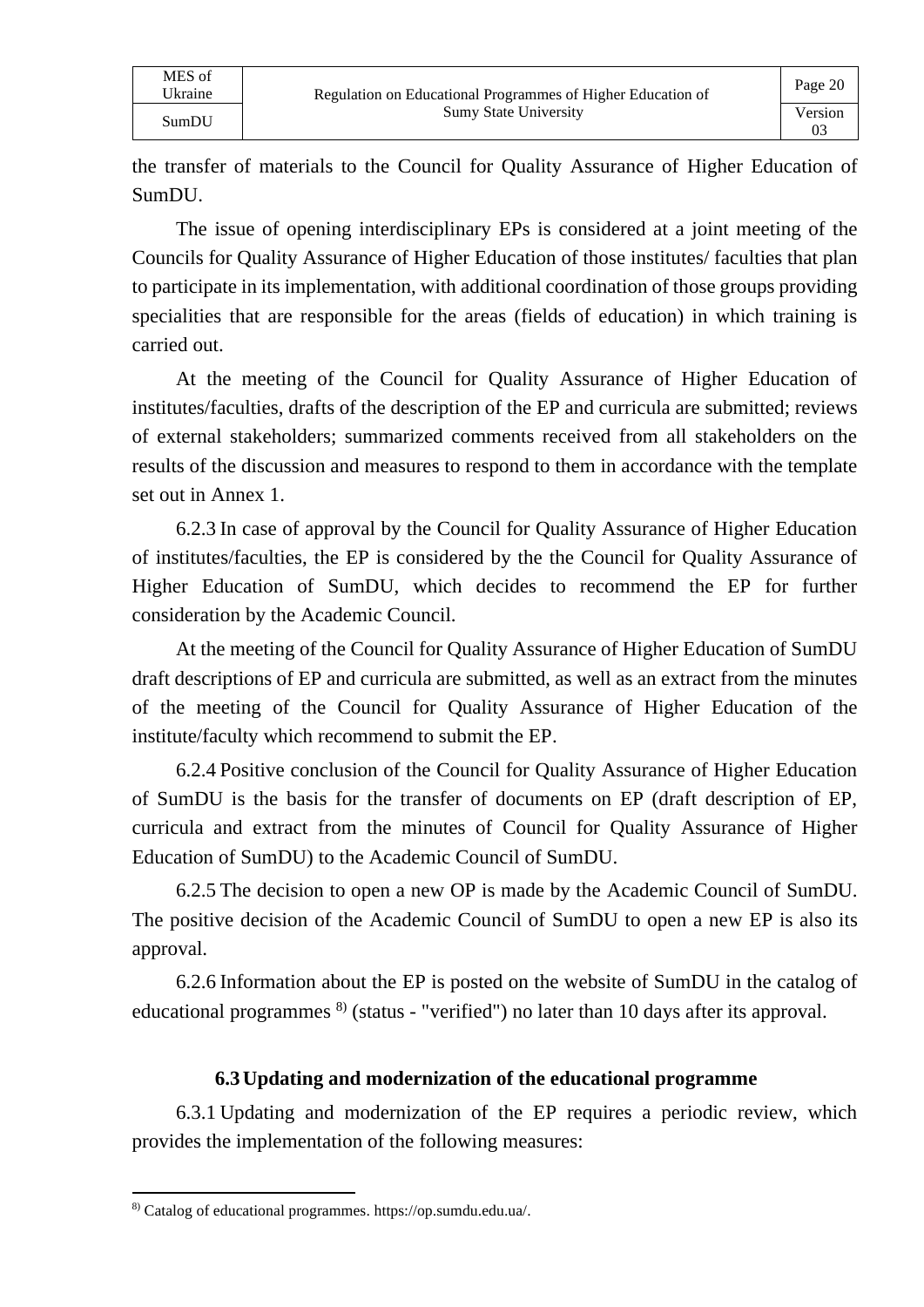MES of

**-** expert assessment of the relevance of the content and readiness of graduates for professional activities by representatives of the labor market with the involvement of expert councils of employers;

₋ assessment of the state of organization of the educational process by higher education learners;

₋ monitoring the success and academic achievements of higher education learners;

₋ analysis of employment and further staff growth of graduates of relevant programmes and, if possible, comparison of these indicators with indicators of graduates of similar programmes of other higher education institutions;

₋ comparison of the content of programmes with the programmes of other higher education institutions, first of all foreign ones, which are the leaders on the market of educational services in this speciality;

₋ comparison of the university's positions in thematic and institutional rating projects in the speciality, professional questionnaires, etc.

6.3.2 Full procedures for updating and modernizing the EP require full coverage of external and internal stakeholders: AS, higher education learners, graduates, employers' expert councils, other representatives of key employers, external experts of this EP (as among the university professional community, and among other independent expert's communities).

6.3.3 Involvement of external stakeholders involves adjustment of EP, curricula, work programmes of disciplines, programmes of practices, materials of lectures and practical classes, topics of course and qualification works (projects), etc. Stakeholder involvement mechanisms, including their survey, are carried out in accordance with the SumDU regulatory framework in this area.

6.3.4 The EP should normally be reviewed and updated annually for all components except those specified in the higher education standard. The grounds for updating the EP are:

- initiative and proposals of the WPG leader and/or WPG, and/or programme teachers;
- conclusions of the expert council of employers;
- recommendations of other external stakeholders;
- recommendations of experts based on the results of participation in grant projects;
- results of surveys of key stakeholders, including higher education learners;
- changes in the resource conditions for the implementation of EP.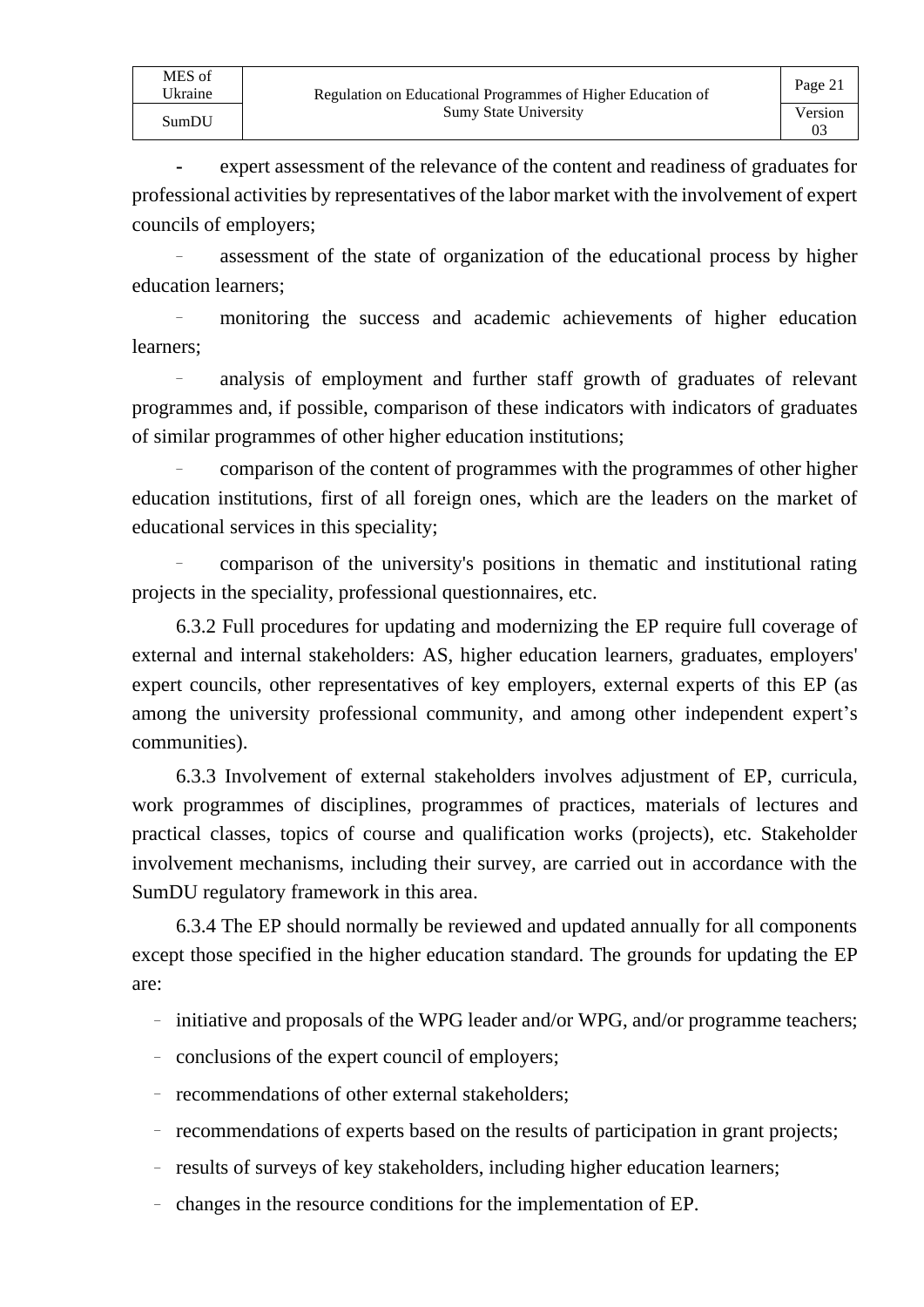The results of the updating are reflected in the relevant structural elements of the EP (work programmes of disciplines, internship programmes, materials of lectures and practical classes, topics of course and qualification works (projects), etc.) and do not require re-approval of the EP.

6.3.5 The modernization of the EP involves more significant changes in its content and implementation conditions, and may also affect the goals, programme competencies and learning outcomes defined by the EP, curricula, introduction of new trajectories or profiles, and is carried out:

₋ to ensure compliance with the requirements of the legislation governing the field of educational activities;

- based on the results of external and/or internal quality assessment of the EP;

₋ at the initiative of the university/institute/faculty management in case of negative dynamics of the contingent of higher education learners;

₋ at the initiative of the guarantor of the EP or WPG EP in the absence of a set of entrants to the EP;

₋ at the initiative of developers or key stakeholders to take into account changes in the scientific field in which the EP is implemented, as well as changes in the market of educational services or the labor market.

The modernized EP, together with the substantiation of the changes made to it, the conclusions of the expert council of employers and reviews, is re-approved in accordance with the procedure established by paragraph 5.2 of this Regulation.

6.3.6 Institutes/faculties must ensure the organization of publication of information on changes in the educational programme and/or the list of its components on the SumDU website no later than 10 working days after approval and submit active electronic links to the updated versions of the descriptions of educational programmes placed in the catalog of educational programmes, according to which the recruitment for the next year is announced to the Department of Licensing, Accreditation and Statistics by March 30.

### **6.4Closing of educational programmes**

6.4.1 EP can be excluded from the list of EP implemented at the university:

- on the initiative of the institute/faculty, in case of refusal to implement it;
- on the initiative of the university management in the absence of a set of entrants to the EP for two years or insufficient recruitment (which leads to the formation of small groups) during three years;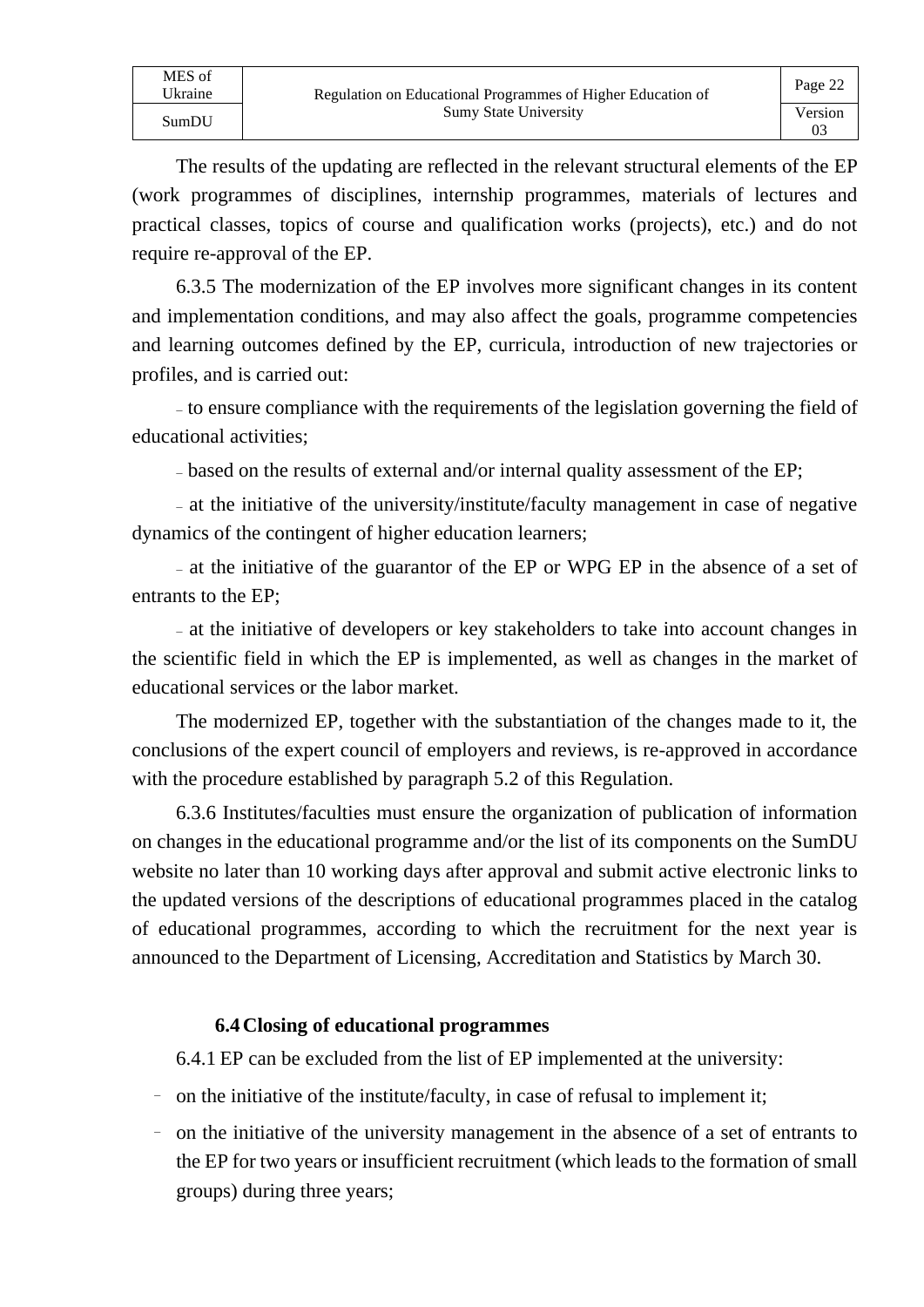- on the initiative of the university management, if as a result of any of the procedures of external evaluation of the quality of EP obtained conclusions about the low quality of the implemented EP, and it is impossible to increase the quality of EP to the required.

6.4.2 The decision to exclude EP from the number of implemented EPs is made by the Academic Council of SumDU.

In case of refusal to implement the EP on the initiative of the institute/faculty, the decision of the Council for Quality Assurance of Higher Education is made to issue a question on termination of admission to this EP at the Academic Council of SumDU.

When terminating the recruitment of applicants to th  $EP -$  on the initiative of the university management in the absence of recruitment for two years, in case of conclusions about the low quality of the EP, consideration of this issue at the Academic Council of SumDU is initiated by the Vice Rector according to his/her the distribution of powers.

6.4.3 With a positive decision of the Academic Council of SumDU, the enrollment of entrants withi such EP is terminated, the EP is not included in the new Rules of Admission, upon completion of the last year of higher education learners the EP is excluded from the list of those implemented at the university.

### **7 Requirements for the design and publication of educational programmes**

### **7.1 Design of educational programmes**

MES of<br>Ukraine

The design of the EP must meet the requirements of the legislative and regulatory framework, in particular to be prepared in accordance with the requirements of the Methodological Instruction «General requirements for the structure, content and design of educational programmes» 9).

### **7.2 Publication of the educational programme on the university website**

7.2.1 In order to ensure the transparency of the university's educational activities, to provide relevant information about the EP to all interested persons (entrants, their parents, higher education leaners, academic community, labor market professionals, etc.) information about the EP is published on the university website.

7.2.2 Disclosure of information on educational programmes of SumDU is carried out in the forms approved by the order of the rector «On the disclosure of educational

<sup>9)</sup> Methodological Instruction «General requirements for the structure, content and design of educational programmes» (Version 02) https://normative.sumdu.edu.ua/?task=getfile&tmpl= component&id=183acb93-f8a8 e711-a909-001a4be6d04a&kind=1.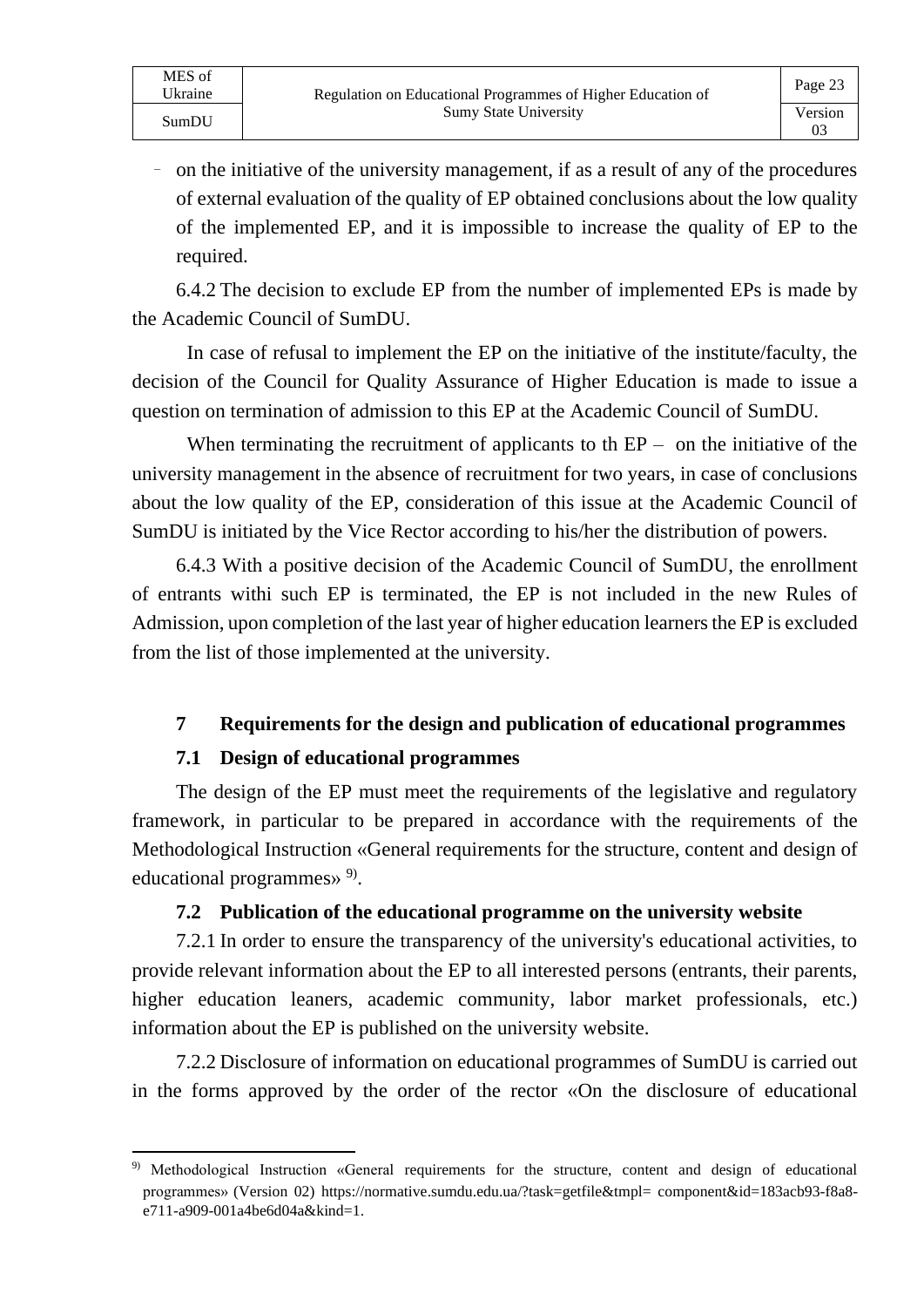programmes, their educational components and information on compliance with licensing requirements» 10).

7.2.3 Information about the EP is posted on the website of SumDU in the catalog of educational programmes<sup>11)</sup>.

7.2.4 The general organization of publication of information of SumDU EP and its maintenance in the current state is carried out by: Head of the Licensing, Accreditation and Statistics Department (EP catalog and information on compliance with licensing requirements for logistics of educational activities), Head of the Academic and Methodical Department (EP profiles and the list of their components), Head of the Academic and Organizational Center (information on compliance with licensing requirements to Academic Staff of educational activities).

7.2.5 Directors of institutes/deans of faculties appoint persons responsible for: entering into the information system complete and verified information about the EP and keeping it up to date; verification of information about the EP before its publication on the website of SumDU and control over the relevance of the published information (from the deputy directors of institutes/deans of faculties).

7.2.6 The following terms of periodic review and updating of the published information concerning educational activity of SumDU are established:

- information about the profile of the EP and the list of its components when introducing new EPs or making changes to the EPs that are already being implemented – no later than 10 working days from the date of their approval;
- information on indicators of staff of educational activities each academic year until May 1 or within 3 months after their change;
- information on indicators of material and technical support of educational activities each academic year until December 31 or within 3 months after their change.

### **7.3 The order of storage of materials and documents as a part of EP**

7.3.1 It is obligatory to keep in paper versions (originals and/or copies):

- standard of higher education of the speciality/temporary standard of higher education (in the absence of an approved standard);

<sup>&</sup>lt;sup>10)</sup> Rector's order «On the disclosure of educational programmes, their educational components and information on compliance with licensing requirements» from 01.06.2018 p. № 0431-I. https://normative.sumdu.edu.ua/?task= getfile&tmpl=component&id=16ec932f-ca67-e811-9585-001a4be6d04a&kind=1

<sup>11)</sup> Catalog of educational programmes. [https://op.sumdu.edu.ua/.](https://op.sumdu.edu.ua/)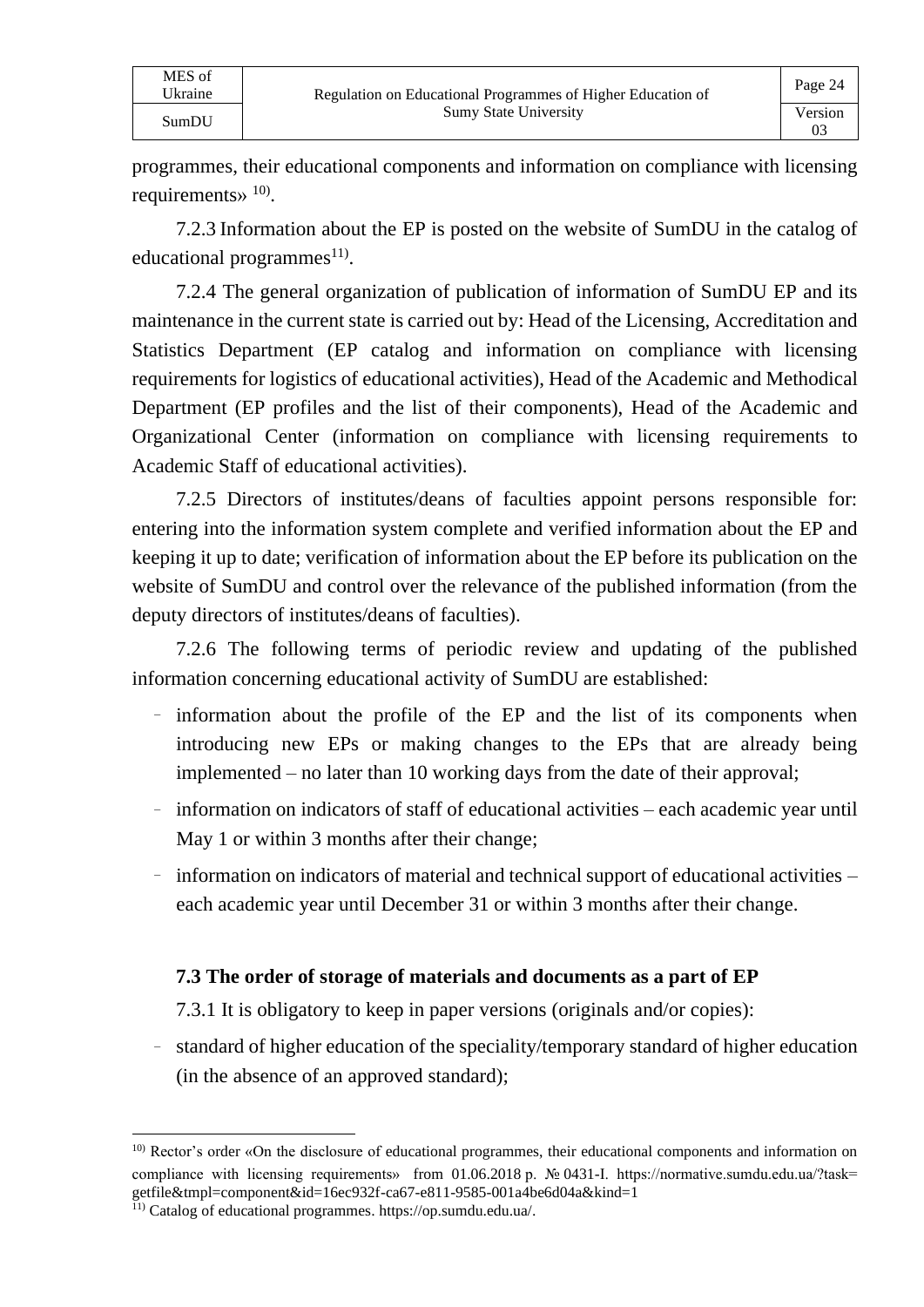- approved EP;
- curricula;
- ₋ matrix of correspondence of programme learning outcomes, educational components, teaching methods and assessment;
- information about self-assessment of EP according to previous accreditations;
- ₋ minutes of meetings/reviews/other documents recording the participation of stakeholders in the design, monitoring, review and evaluation of the quality of the EP (including the minutes of the WPG meetings of the EP and the expert council of employers).

A set of paper versions of documents and materials that are part of the EP is stored at the department, which is assigned to the EP.

7.3.2 In the electronic form in the Automated control system of SumDU approved semester curricula and calendar schedules of EP, approved schedules of classes, certification activities, information on the workload of individual teachers of EP, etc. are stored.

7.3.3 SumDU regulations and methodical materials, syllabi of academic disciplines, methodical support of EP and curricula, links on access to university-wide information, scientific, educational databases and library resources, etc. are available in electronic form on the SumDU website.

7.3.4 Forms and methods of accumulation and storage of other components of the documentation of the EP are determined by the guarantor of the EP in the most appropriate way for them (in paper and/or electronic form, link to the website of SumDU, institutes / faculties, departments, electronic archives, etc.).

### **8 Final provisions**

8.1 The Regulation shall enter into force on the day following its approval by the Rector's order.

8.2 Changes and additions to the Regulation may be made by order of the Rector or by order of the Rector by decision of the Academic Council of the University or the relevant advisory body. In the same manner, the Regulation is repealed.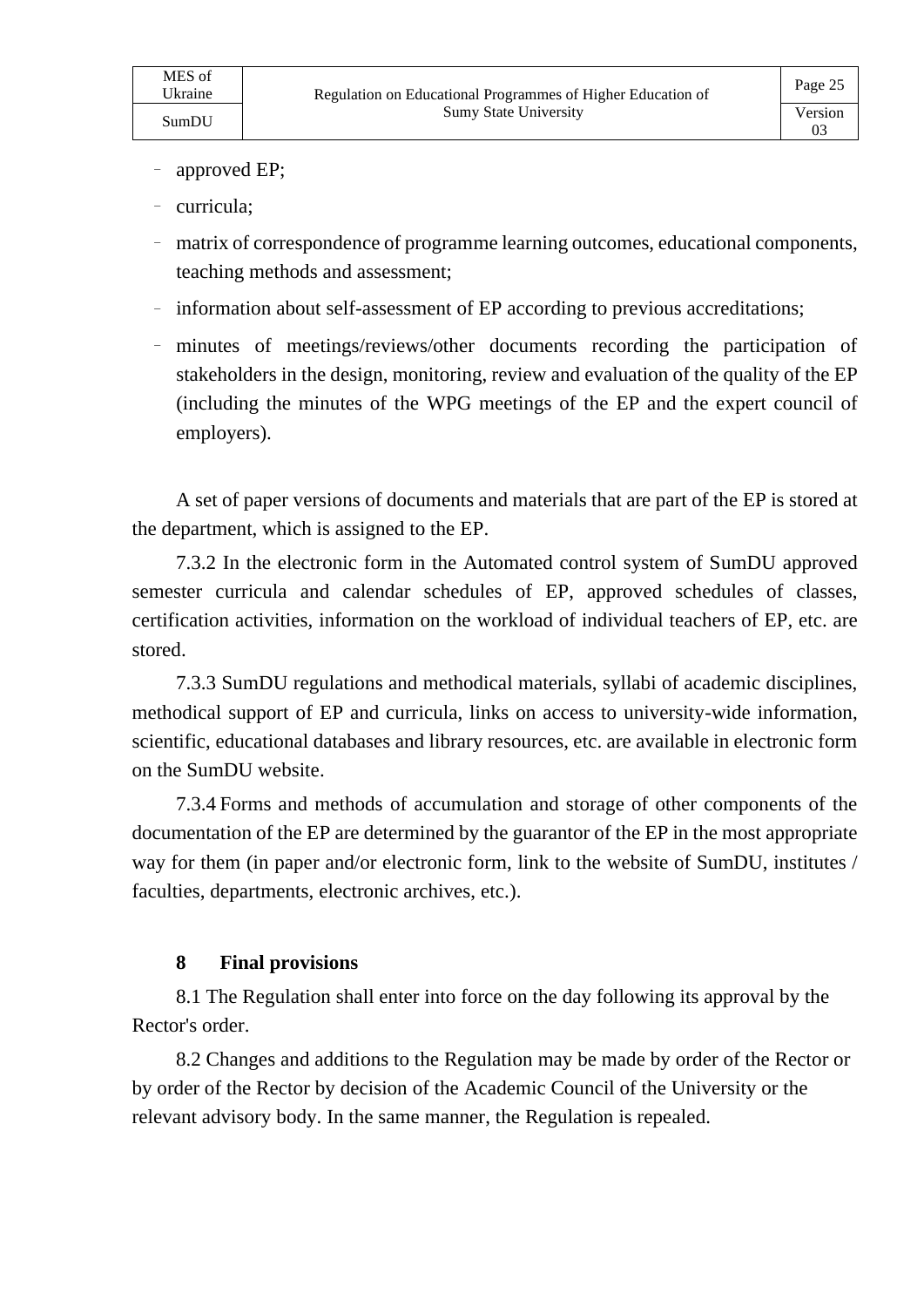| MES of<br>Ukraine | Regulation on Educational Programmes of Higher Education of | Page 26 |
|-------------------|-------------------------------------------------------------|---------|
|                   | <b>Sumy State University</b>                                | Version |
| SumDU             |                                                             |         |

8.3 Responsibility for updating the Regulations and monitoring the implementation of its requirements is borne by university officials in accordance with their functional responsibilities.